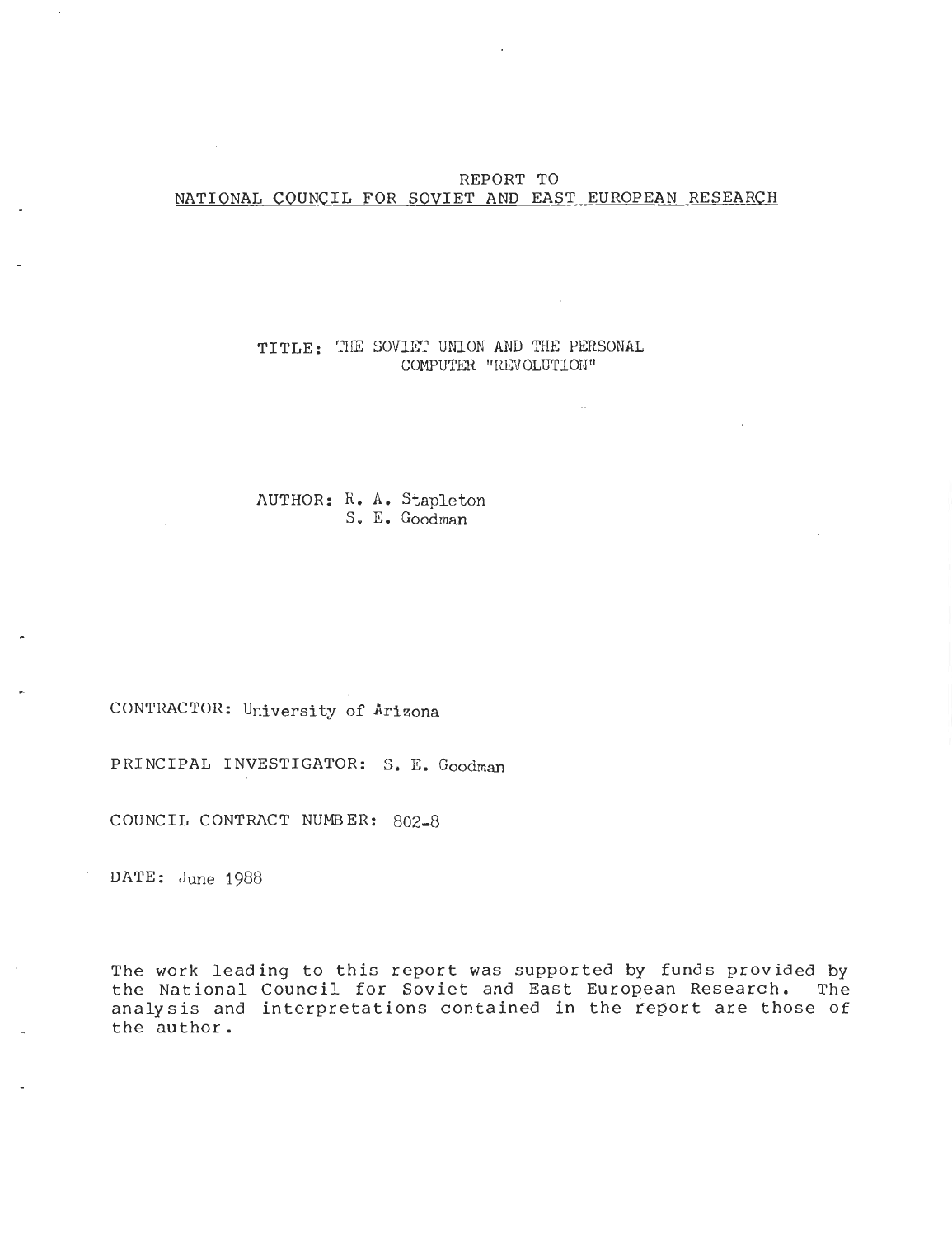# NOTE

This Report is an incidental product of the Council contract identified on the face page, the Final Report from which will be distributed at a later date.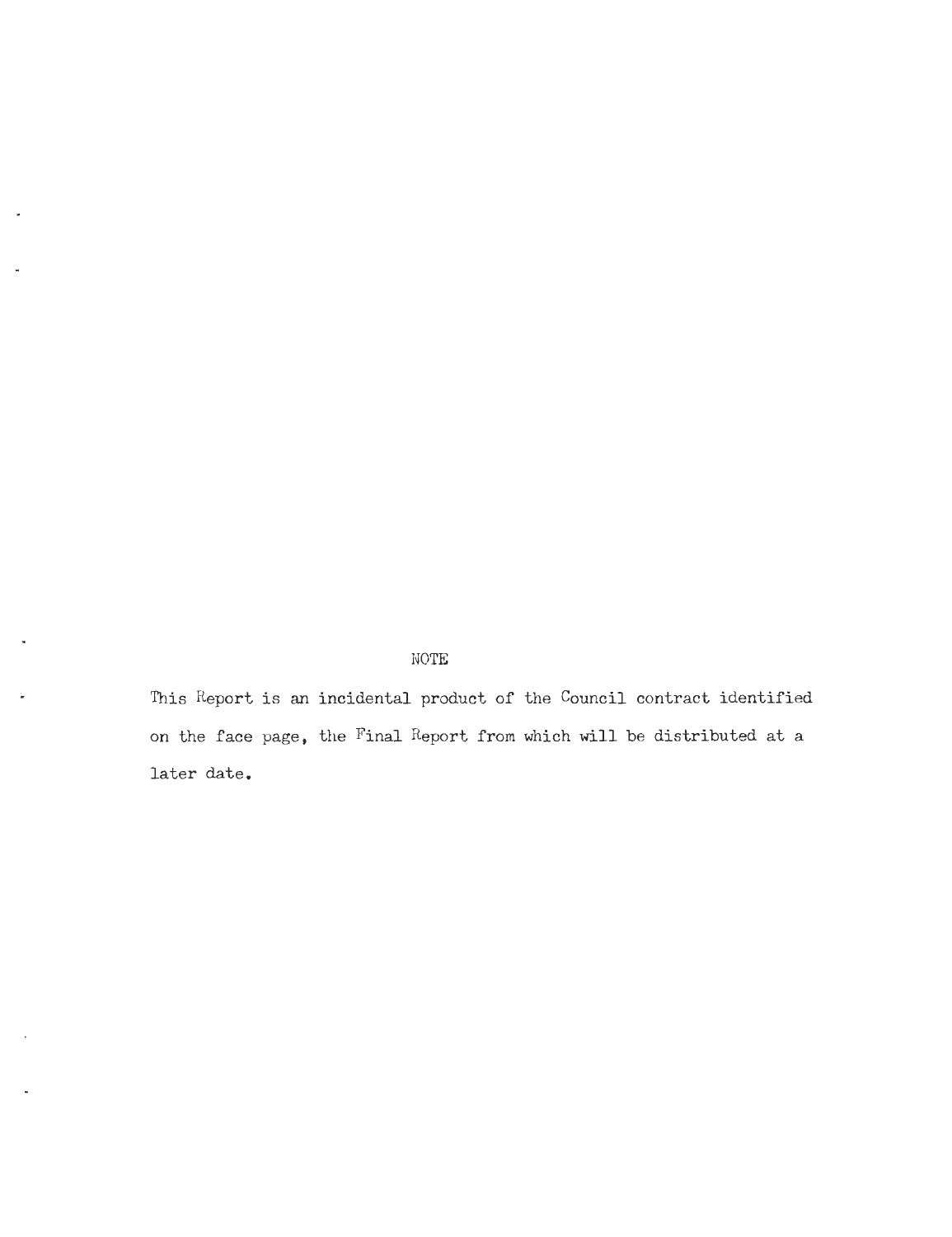# **SUMMARY**

The basis for an evaluation of the current Soviet personal computing capability, and leading from that to an estimate of its potential through the end of the century, is a profile of personal computing resources in their generation and consumption by the Soviet economy. To this end, we examine the phenomenon in a four-stage process. The stages,  $(1)$  design,  $(2)$  production,  $(3)$  installation and (4) perception, proceed up from technical incarnation to application . This examination also needs to be aware of world developments applicable to the Soviet economy. At each stage, therefore, the internal developments are considere d in parallel with external options.

The Soviet Union is experiencing great difficulties in all of the four stages discussed above, from design to incorporation into the economy . In many respects, the USSR is at square one in terms of matching the tremendous Western success at disseminating personal computing technology throughout the economy and society. Unquestionably, however, they have identified widely disseminated computing resources as a critical need, demanding increases in both resource production, and in technological awareness among the workforce . At the same time, there lies a substantial gulf between the words and the deeds.

In principle, the Soviets have received sufficient direction from Western achievements to enable them to begin the first major investment in PC resources , and the products of U.S. industry are being embraced as models. Particularly indicative of this is the decision to use the IBM PC as a CEMA-wide standard,

Despite the fact that the Soviets' design decisions have been in many ways made for them by the momentum of the world market, problems in production represent a bottleneck to any growth. Computer systems, with considerable requirements for quality control and precision assembly, have fared poorly in large-scale production. Such systems as are produced are poorly supplied with peripherals. Supporting industries such as service and software, whose growth in the West followed directly on that of the hardware supply itself, are rudimentary at best in the Soviet Union. In part this can be ascribed to the scarcity of hardware to demand the complementary industries, but one also gets the impression that a great many of the steps necessary to promote personal computing as a resource as a whole are not being taken.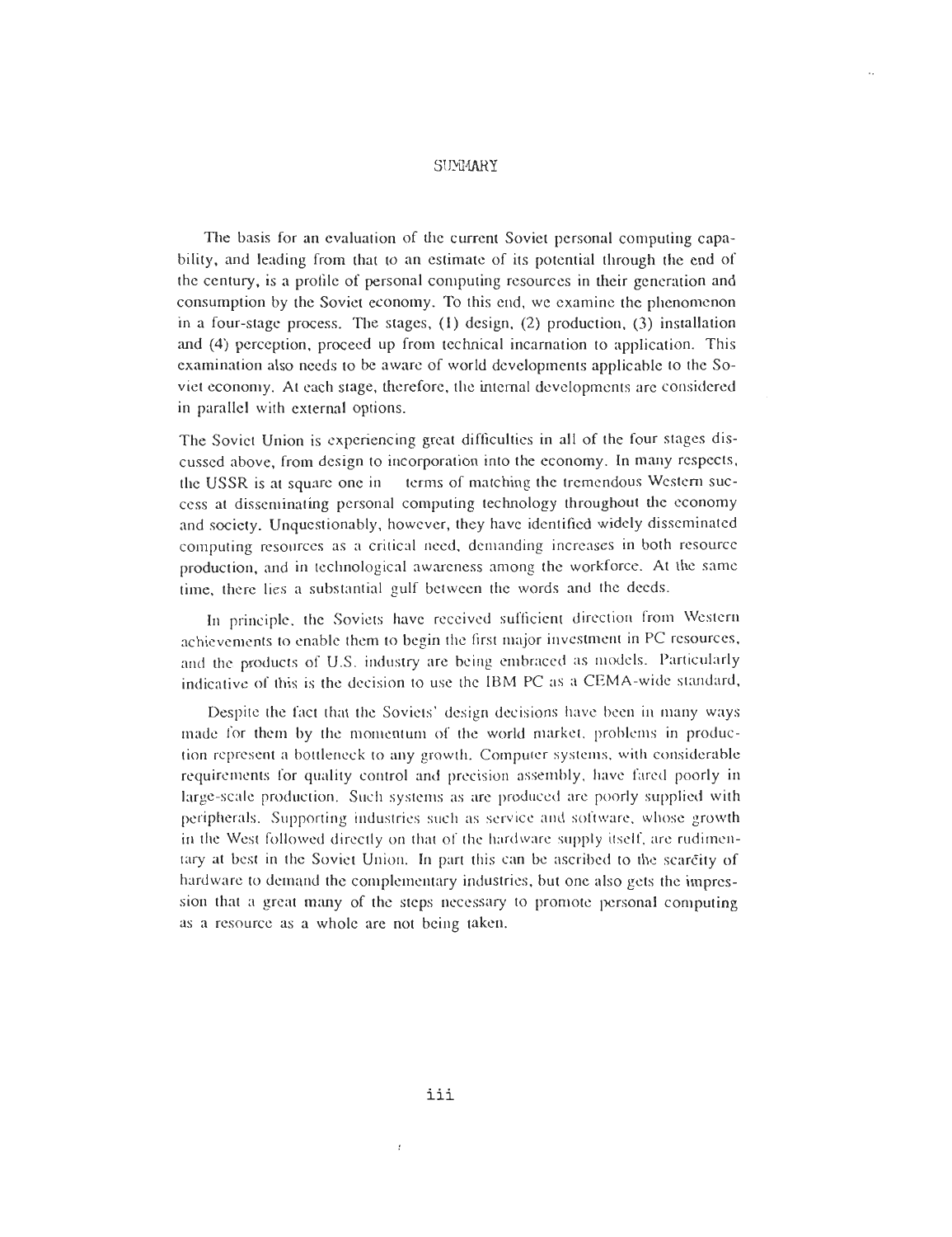Were the production problems to be solved, or sufficient economic flexibility acquired to make substantial imports from the West a viable alternative, there would still be a need for investment in the infrastructure. The poor operating environment in most Soviet facilities, including problems with reliable power, and sources for service and maintenance, is a considerable barrier to keeping a personal computer system up and running . The Soviet telephone system is poor at best, and the question of whether or not networked personal computing and PC bulletin boards might aid in the dissemination of dissident material is more or less rendered moot.

At their current rate of growth in all of the underlying and dependent technologies, the Soviets are failing to make personal computing available in the economy. The four stages discussed above only take personal computing to the level of first perceptions in society, but it is not possible to look much past that .

Only in the last year or so have there been signs of intent to begin serious production of PCs. If the models now being introduced for serial production prove to be viable as useful tools, we might expect personal computing in the Soviet Union to attain a solid foothold in the third stage of the model by the end of this century.

It is not clear that the Soviets are wholly prepared to make the commitment required to turn the domestic situation around. In some respects personal computing could be called a "critical but not necessary" technology for the USSR. Should it continue on the current path of economic development, personal computing will remain a nascent technology. The alternative is to institute considerable reforms and serious investment in a great many contributing sectors of the economy, all requiring substantial improvement before personal computing will be able to flourish.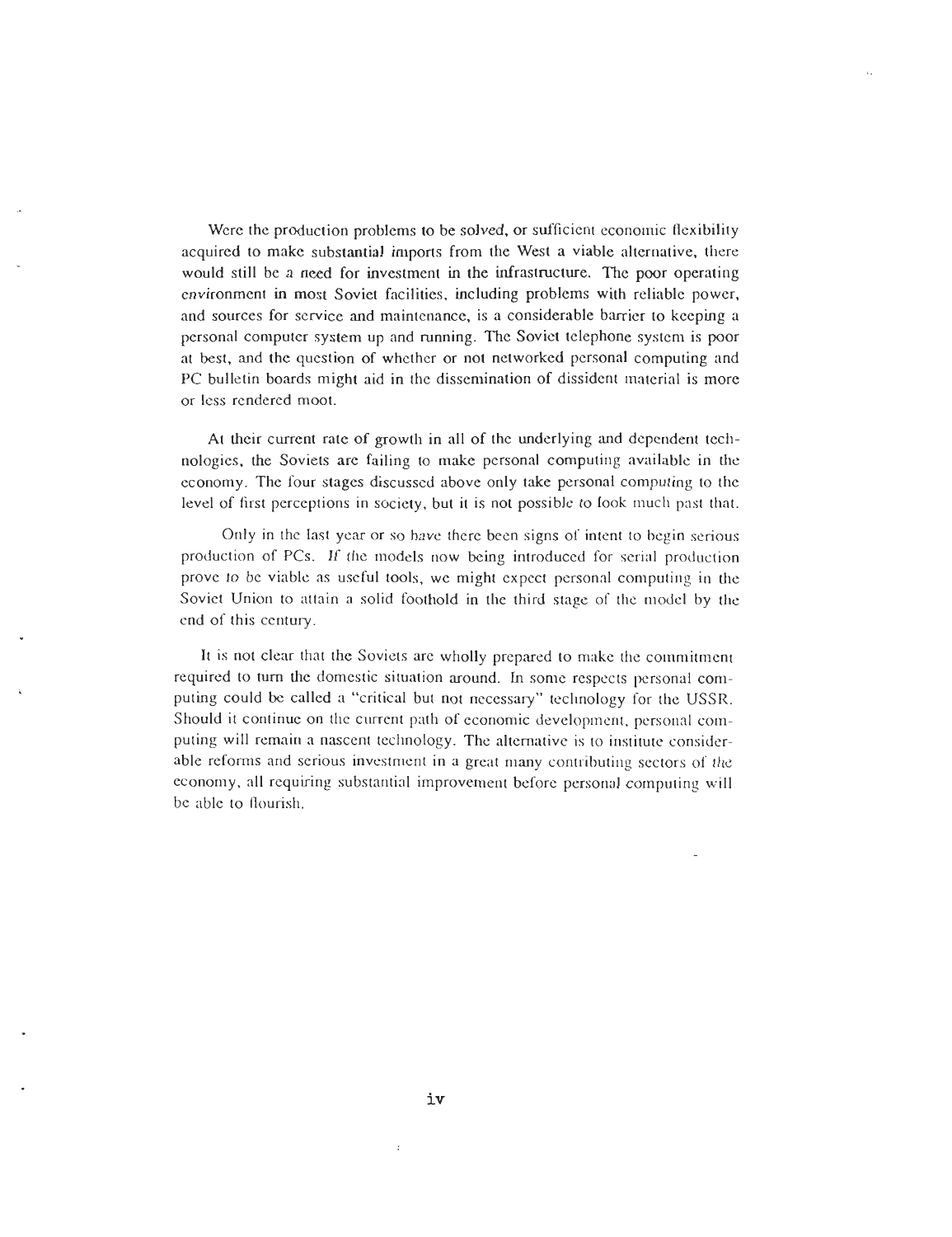# The Soviet Union and the Personal Computer "Revolution"

R. A. Stapleton S. E. Goodman The University of Arizona Tucson, AZ 8572 <sup>1</sup>

# **Introduction**

 $\mathcal{L}$ 

The idea of a personal computer "revolution," specifically in the U.S. and other industrialized countries, is defensible on the strength of achievements in two areas. In terms of production, personal computing resources have become so profuse as to afford a considerable amount of "slack," or idle time, such that users are not constrained to routines or schedules, but are free to make use of the technology as they find convenient. Unlike early mainframe systems, to which human resources were sacrificed for the sake of keeping the expensive hardware fully tasked, personal computers are, for the most part, idle. When required they can be fully slaved to the needs of a researcher, or engineer, or executive, or housekeeper, or student, to make the individual more productive. The first component of the "revolution" is the realization of a sufficient mass of the resource to change its character from that of a scarce commodity demanding humans' time, to a widespread resource that can be employed at will.

The second component involves the social perception of personal computing. Simultaneous with the evolution from a scarce to an abundant commodity, there has been a steadily growing acceptance of personal computing as a universally applicable tool. Whereas computers have enjoyed extensive application in manufacturing and large business environments, personal computers are proving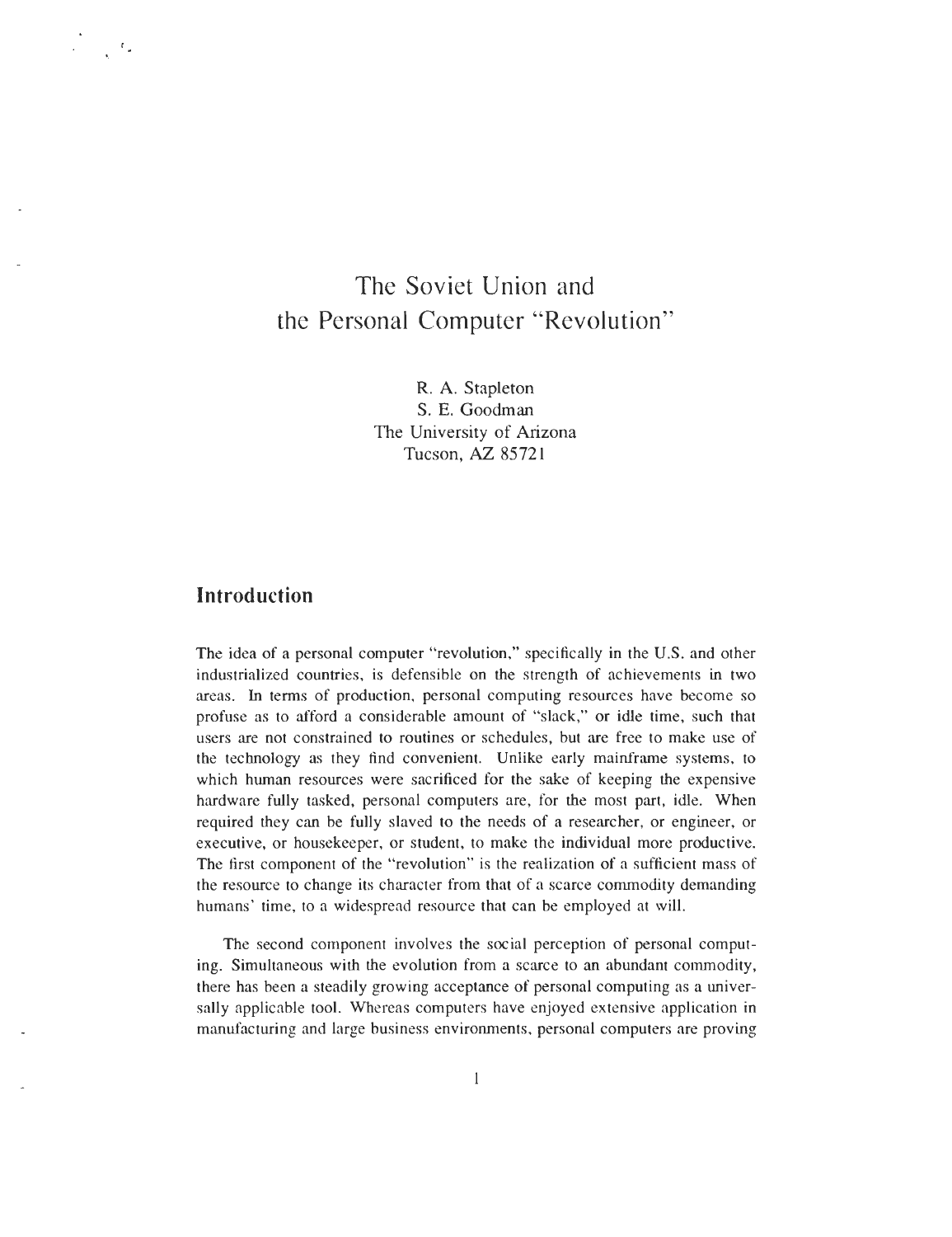themselves at all levels in business, in engineering, and throughout the econom y as personal workstations. The two components together define a revolutionary transformation of computing, from an exotic technology to a widely consumed resource.

 $\mathbf{C}_1$ 

Personal computing in the U.S. has been far less directed from above than driven by various interests from below. The high degree of slack provided by the surplus of personal computing has served to make it a discretionary resource . Severe economic deficiencies hampering production efforts, and a generally poor infrastructure, preclude any such slack in the USSR. The Soviets are attempting to insinuate personal computing into the economy by fiat, in an environment that may not be ready for it. At the same time there is a degree of experimentation with personal computing by individuals, an introduction from below. A small but steady flow of resources from West to East is providing at least some nourishment to a grass-roots familiarity with PC technology in the USSR and throughout the CEMA community [1].

There is no evidence to discount the assertion that the Soviets are "responding" to Western personal computing achievements. Several official decrees, in particular the Politburo decision on promoting secondary school computer literacy, have set ambitious goals for the introduction of personal computers into the economy [2] [3] [4]. Attention is also being paid to Western systems, software and experience. Empirical study shows the Soviets willing to directly transfer Western technology, adopting many of the same architectures, in the interest of accelerating the development of personal computing resources [5] [6]. It is difficult, however, to see how fundamental obstacles can be overcome to permit a comparable, revolutionary advance in the Soviet economic and social environment.

#### The Scope **and Character** of U.S. **Personal Computin g**

The PC production industry in the West has without question passed through its initial phases of growth, and personal computer hardware and supplementary software are well-established technologies. The industry leaders such as IBM and Apple have succeeded in promoting a viable set of standard systems produced in sufficient quantity to support subsequent software production [7]. The later success of "scavenging" second-source producers in duplicating the leaders' systems have given the industry a sufficient coherence and mass to project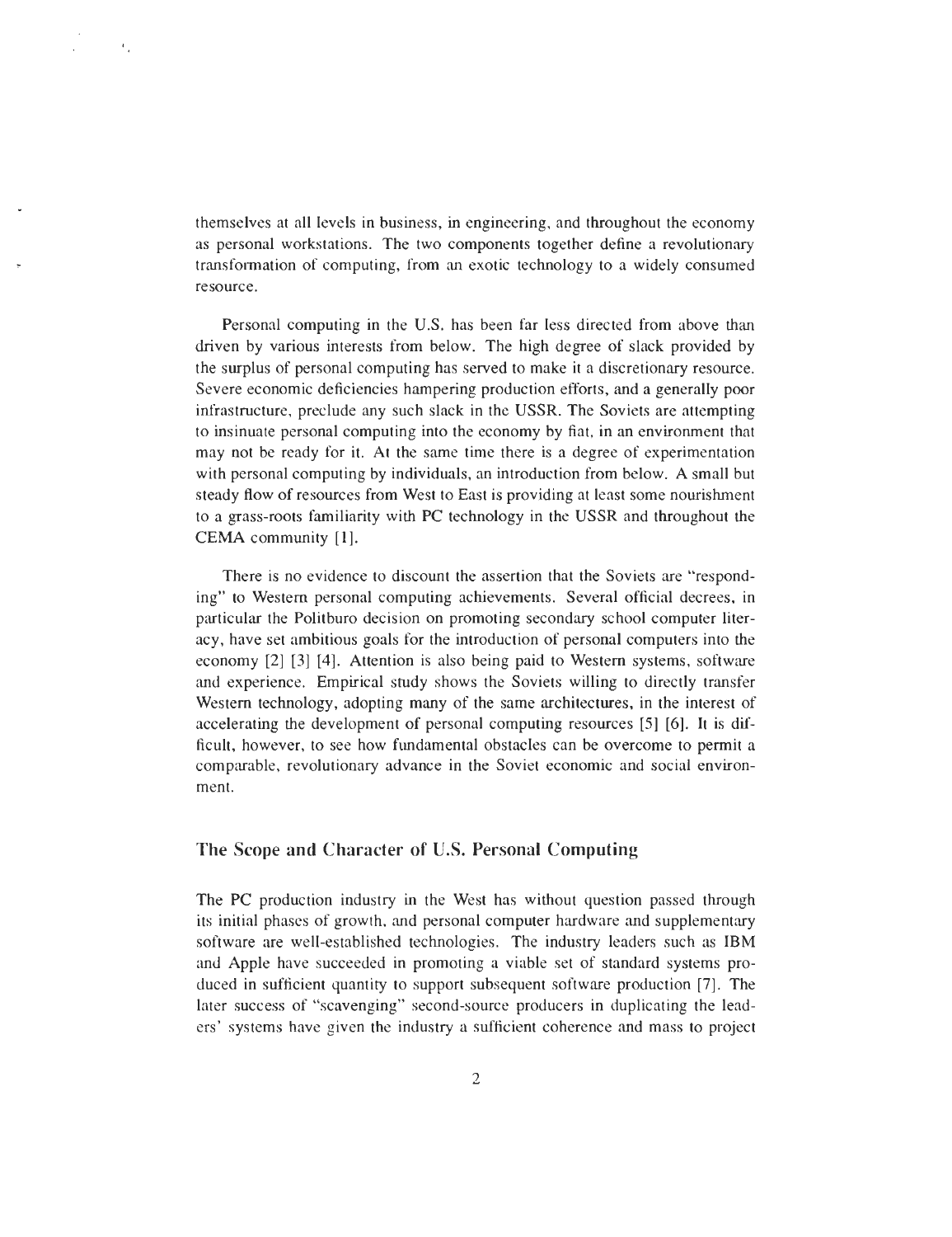personal computing systems into wide application [8] [9]. We are now seeing evolutionary changes in a considerably matured industry. A current concern of the leading U .S. producers is to maintain control in an environment fast becoming a commodity market, that is, to wrest back portions of the market lost to clone and compatible producers [10] . Regardless of whether the industry leaders manage to retain their share. the last several years have seen a strong growth in a market of proven architectures, and software to complement them. The supply of personal computing in the U.S. and elsewhere in the West has grown enormously as a result.

 $\mathbf{t}_\perp$ 

 $\ddot{\phantom{a}}$  .

Looking at the scale of the industries as a whole, the value of the U.S. personal computer hardware and software markets in 1984 was in excess of \$1 6 billion in 1984, and is expected to reach more than \$53 billion by 1989 [11] . The number of PCs being absorbed by the U.S. business sector has risen steadily from some 300,000 in 1981 to an estimated 3 .7 million new PCs in 1986 [12] .

At the same time a sizable percentage of the personal computer market is devoted to home and school use. A 1985 Future Computing Inc. survey of IBM PC and Macintosh purchases placed 2 percent of the 1.8 million IBM PCs and PC/XTs, and 17 percent of the 292,000 Macintoshes, in the schools, and 20 and 49 percent respectively in homes [13]. A 1986 survey of U.S. public school districts showed microcomputers in 91 .4 percent of all schools, up from 16 percent in 1981-82 [14]. At the same time the ratio of microcomputers to students increased from 1 per every 750 students in 1981, to 1 per every 30 in 1986 [15] .

In terms of application, the latest PCs have enabled some work previously impossible or uneconomical. For example, office word processing and desktop publishing promise to make professional quality presentation affordable to smal <sup>l</sup> firms and even individuals [7].

A five-phase "pervasiveness" model may be employed to describe the progress of a technology from inception to complete absorption by society [16] (modified from [17]):

- 1. An experimental rarity, often an entrepreneurial or laboratory discovery .
- 2. An exotic tool or toy used by a small group of experts.
- 3. Products that are well known and manufactured in modest quantity, but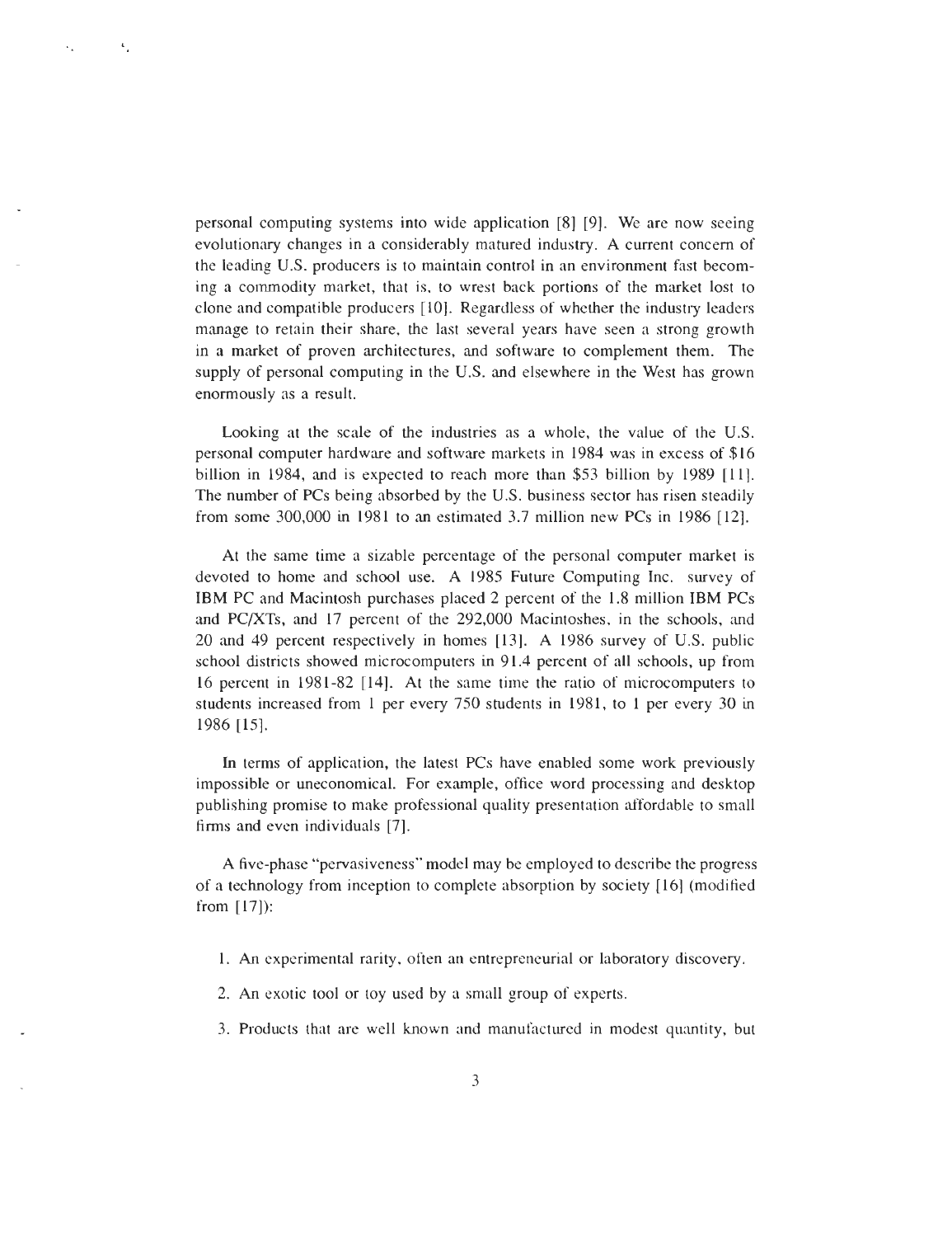direct use is limited to a small fraction of industrial or other institutional environments.

- 4. Widespread production and availability, with direct use requiring little or modest training in a broad domain by a sizable minority of the population.
- 5. The technology has become part of the fabric and infrastructure of daily life, and its absence is often more noticeable than its presence .

Despite significant barriers that still exist to making PCs useful to (and usable by) all classes of people, personal computing in the  $U.S.$  is, by this model, squarely in phase  $4 \mid 16$ .

It would be optimistic to predict a rapid transition of personal computing to a phase 5 technology . The utility of the telephone and television is clear, but only a small part of the U.S. population has an immediate need for personal computing, or would suffer greatly from its absence . And the enormous reduction of prices seen over the last several years notwithstanding, a personal computer system configured to meet the average user's needs is still several times more expensive than the most expensive of "indispensable" household appliances. But personal computing, coupled with an enhanced communications environment afforded by such advances as Integrated Services Digital Network (ISDN) technology and various commercial network services, may closely integrate with, and certainly augment, both telephones and televisions as a component in the global information system in the decades to come.

#### Personal Computing in the Soviet Setting

 $\epsilon^{-1}$ 

The study of Soviet developments in personal computing should be considered not only with regard to the technical level achieved, but in comparison to the market success achieved in the West. That is, while the Soviets may have achieved an equivalent technical proficiency for a given system, the more important question is whether or not that system can be expected to be replicated in sufficient quantity, disseminated with sufficient support, and accepted in its application. By "sufficient" we mean at least in quantities to encourage wider use, and continued growth. A key component in the transition of a technology from phase 3 to phase 4 in the pervasiveness model is the widespread dissemination of the technology outside of an initial, narrow user community .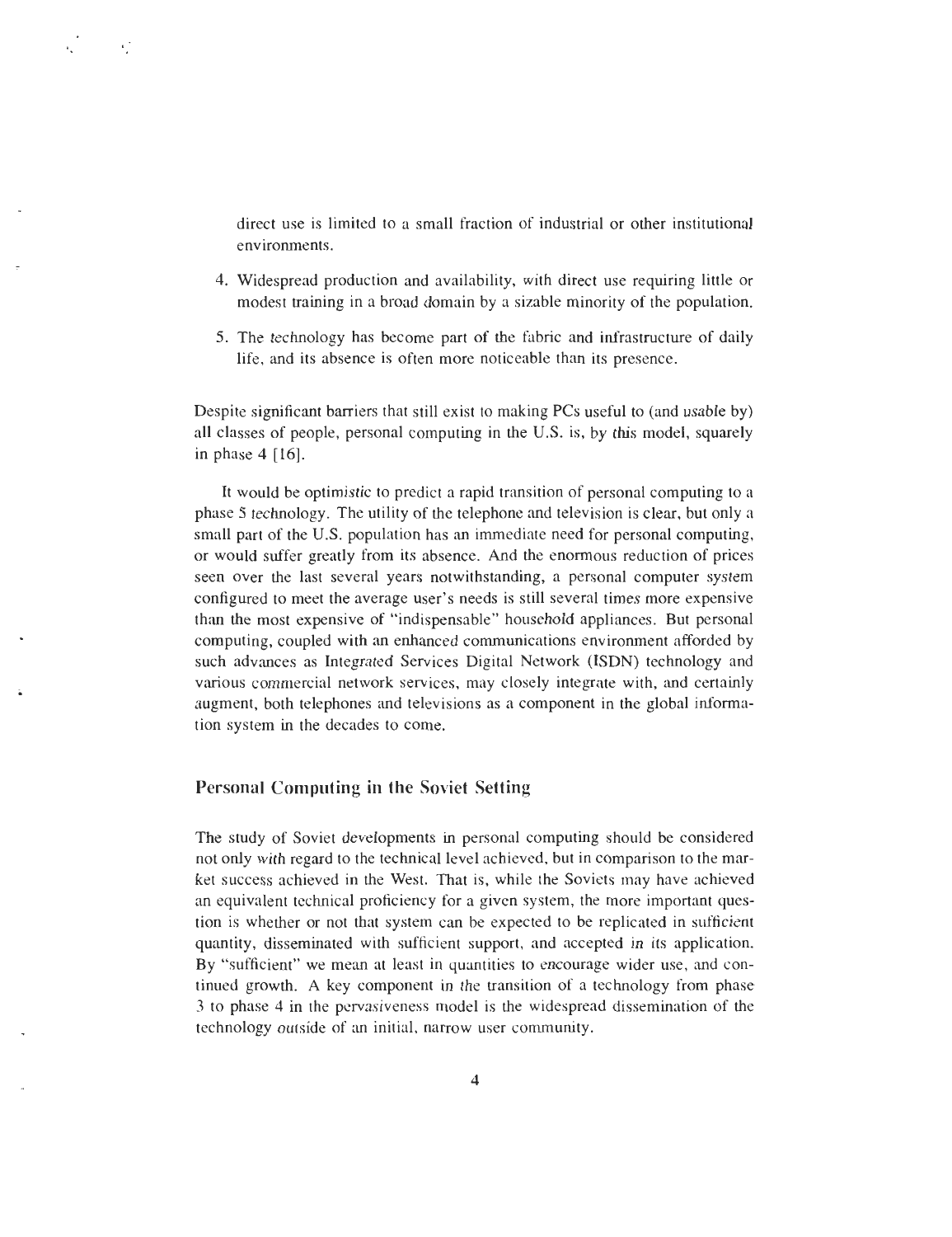Some of the factors that have lead to the growth of personal computing as an industry in the West may have some bearing on future Soviet developments . For example, the rising level of participation by foreign producers of the industrialized and newly industrializing countries of the Pacific rim in the supply of the U.S. personal computing resource pool suggests a number of options heretofore unavailable to the Soviets.

Technically, the strategies of the U.S. industry leaders may exert considerable influence on Soviet choices. Like with previous programs in mainframe and minicomputer systems, the Soviets are basing many of their personal computing decisions on U.S. research and development, through replication of U .S. systems. Various deficiencies in the Soviet economy, and incentives to be risk averse in order to safely meet planned quotas, make the transfer of proven technology a reasonable course of action.

The basis for an evaluation of the current Soviet personal computing capability, and leading from that to an estimate of its potential through the end of the century, is a profile of personal computing resources in their generation and consumption by the Soviet economy. To this end, we examine the phenomenon in a four-stage process. The stages,  $(1)$  design,  $(2)$  production,  $(3)$  installation and (4) perception, proceed up from technical incarnation to application. This examination also needs to be aware of world developments applicable to the Soviet economy. At each stage, therefore, the internal developments are considered in parallel with external options. More than in other areas, the Iron Curtain is proving permeable to Western personal computing achievements and experience .

# Developmental Stages

#### **Design**

 $e^{\pm}$ 

#### **Indigenous Technological Capability**

Clearly Soviet developments will be in the context of their own domestic technological capabilities. Soviet R&D will not be designing systems Soviet industry is incapable of producing. Though import may help meet Soviet personal computing needs, a domestic production capability is critical given the USSR's position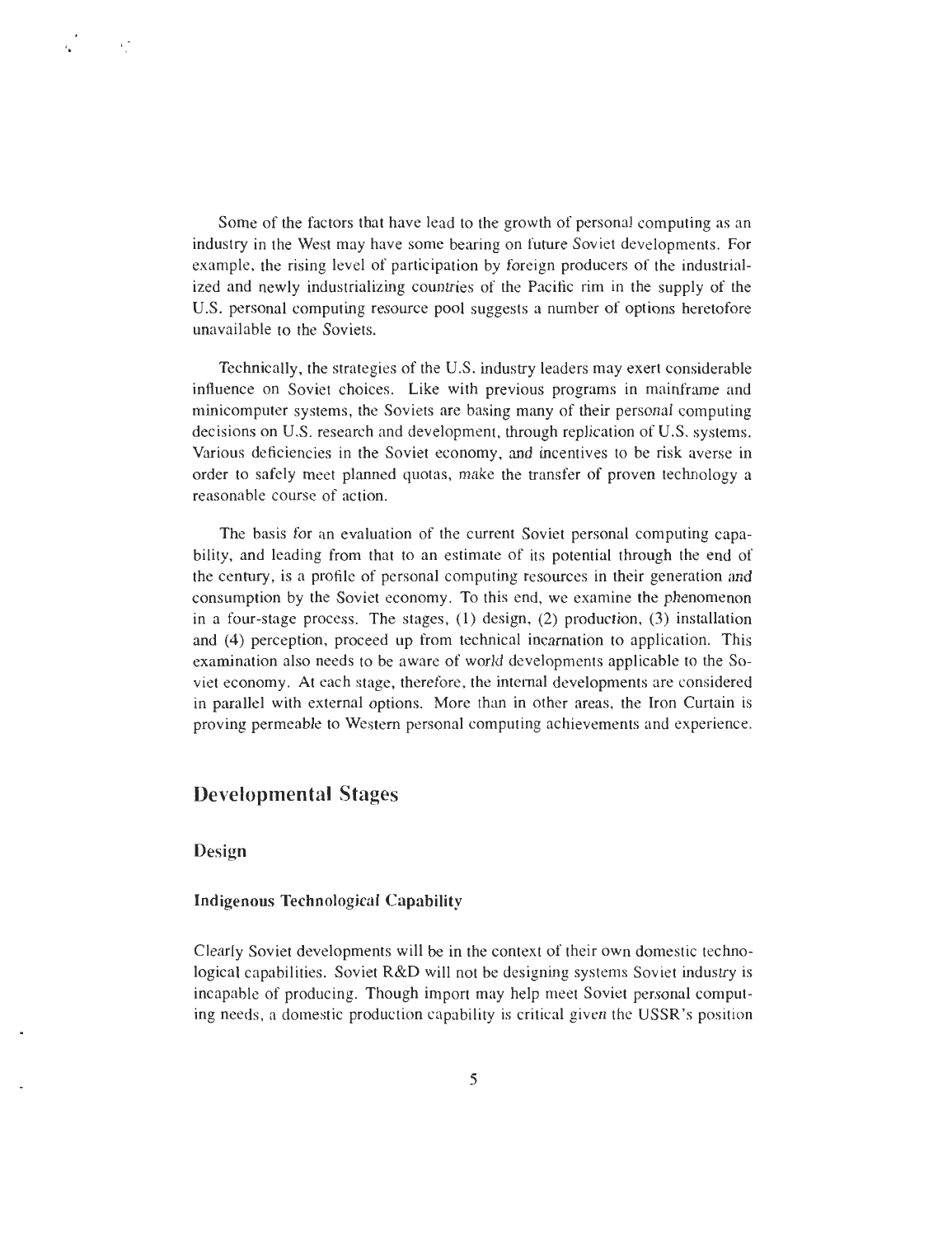as a military superpower, and desirable for a number of other reasons . From a pedagogical perspective the lack of Cyrillic-based programming languages and applications packages may have a negative impact on the acceptance of computing; the need to "Russify" Soviet computing has been discussed in the literature [18]. And even if the needs for computing resources could be completely satisfied through import, the PC production technologies are necessary to many other sectors of the economy. Neglect in promoting a domestic industry capable of PC production can be expected to impact on many of the other features that distinguish a self-sufficient industrialized economy . Telecommunications and production automation, both of which are relying more and more heavily on the microelectronics industry, grow from the same research and development roots . Indigenous system design will proceed apace with the supply of the necessary component technologies by that domestic industry . At the same time, the external developments of the West can be expected to have both "trailblazing" and "bootstrapping" effects on Soviet planning.

#### **External Models**

 $\bullet$ 

The West has provided "proof-of-concept" research and development in the successful systems now on the market. For example, Apple took considerable risks in its design of the Macintosh, with its then radical architecture. The market failure of the Lisa, the Macintosh's immediate predecessor, was a part of the price to produce one of the most successful personal computers now available . The now-proven Macintosh, with its successors, is a potential architecture for Sovie <sup>t</sup> developments in the next decade. The Western industry leaders have presented the USSR with a set of technically sound options, in effect blazing a low-risk trail.

At the same time, the compatibility with existing Western systems permits a bootstrapping in an environment where all the supporting industries may not have been sufficiently formed to support a wholly indigenous effort. The Western software sector experienced its strongest growth only some time after the hardware industry, as might be expected. The success of such producers as Microsoft and Lotus Development Corp., once the hardware became available in quantity, has been considerable. Lotus' 1-2-3 spreadsheet software has been identified as one of the major contributing factors to the 1BM PC 's popularity, that is, the initial hardware base supported software that then demanded that level of power and functionality.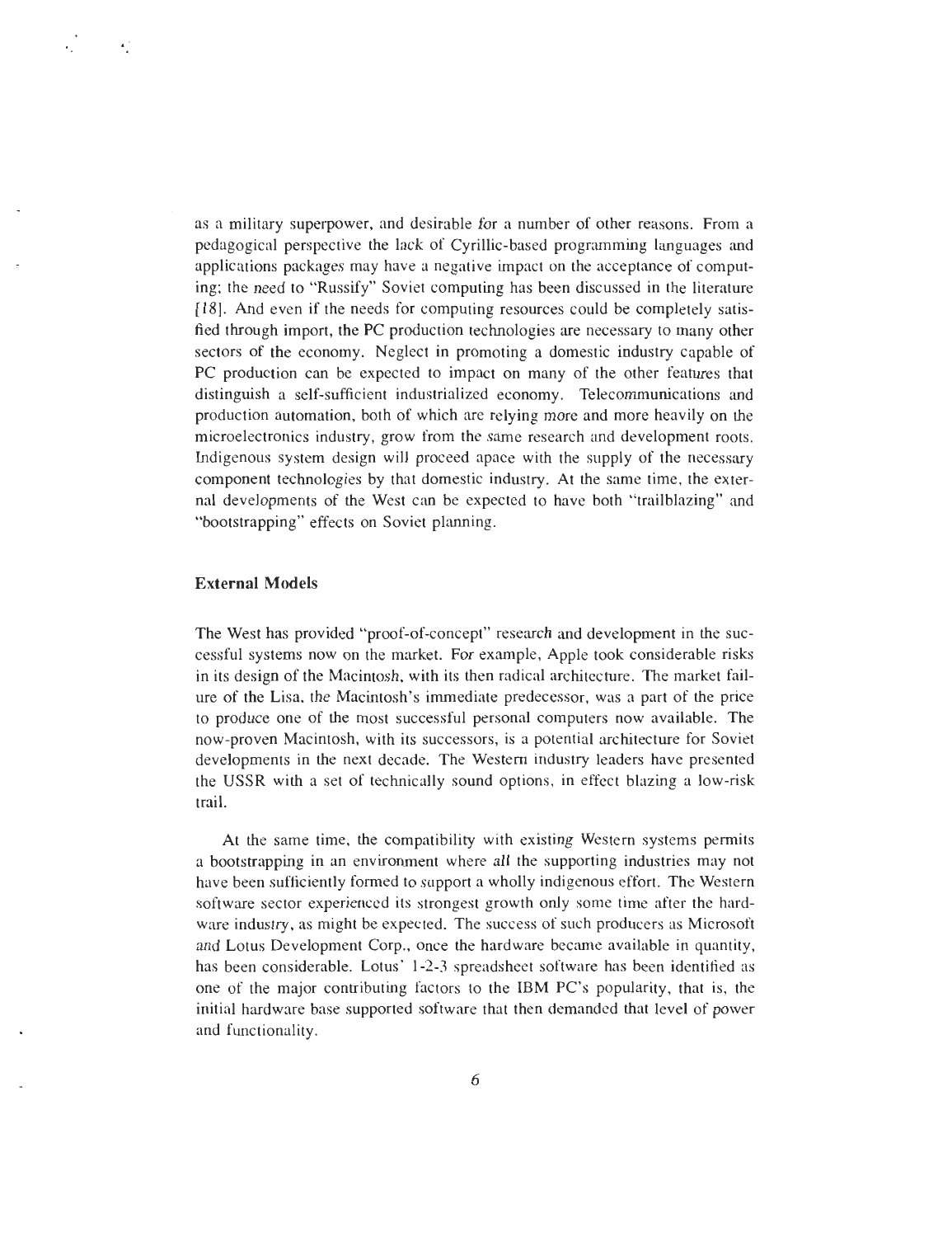The Soviet software industry is primitive by comparison. For it to grow to match planned hardware growth from what is essentially a standing start would have to involve substantial modifications to Soviet economic practice. While there has been a good deal of experimentation in organizational and economic re form under Gorbachev, the USSR simply cannot match the enormous growth that such entrepreneurial corporations as the now major software producers enjoyed in the U.S. At the same time, while the lack of hardware has been commented on and used as a focus for economic reforms to enhance production, it is not clear that Soviet planners properly perceive the need for comparable growth in the software and supporting industries. By selecting compatible systems architectures, however, the Soviet PC producers can put their systems into use despite an inadequacy in domestic software production, making use of widely available Western software.

ΥŽ

Three systems serve as illustrations: the 1BM PC, and its clones and compatibles, the Apple Macintosh, and the Elektronika BK-0010. The IBM PC has been chosen explicitly as a standard model for both Soviet and CEMA production [19] [20] [21] [22]. Because of a high degree of correspondence between current Soviet microelectronics capability and the requirements of what is a proven Western design, the 1BM PC almost ideally fits current capabilities [23]. The microelectronic basis for the IBM PC, i.e., microprocessor and its support chips, was probably identified by the Ministry of the Electronics Industry (Minelektronprom) as its next logical step after the introduction of the first major microprocessor families at the end of the 1970s [24] [25] [26] . The IBM PC was designed as basically an open system, with off-the-shelf technology. That is appealing given the the Soviets' component supply sector, which has offered little in the way of production of "equipment-oriented" circuits custom-designed for specific applications. The wide availability of IBM PC-compatible software only increases its suitability .

The Macintosh, on the other hand, while proven in the Western market, is unbuildable given mid-1987 Soviet technological capabilities. It has received almost no attention in the CEMA literature. As the Soviet microelectronics industry has closely followed the U.S. Intel line (8080 and 8086), and does not produce equivalents of Motorola microprocessors, this is not surprising [27] . It is possible that both the Motorola 68000 (the basis for the Macintosh) and the Macintosh itself may be pursued in the next decade, depending on the level of growth achieved in microelectronics production, which thus far is restricted in both volume and scope.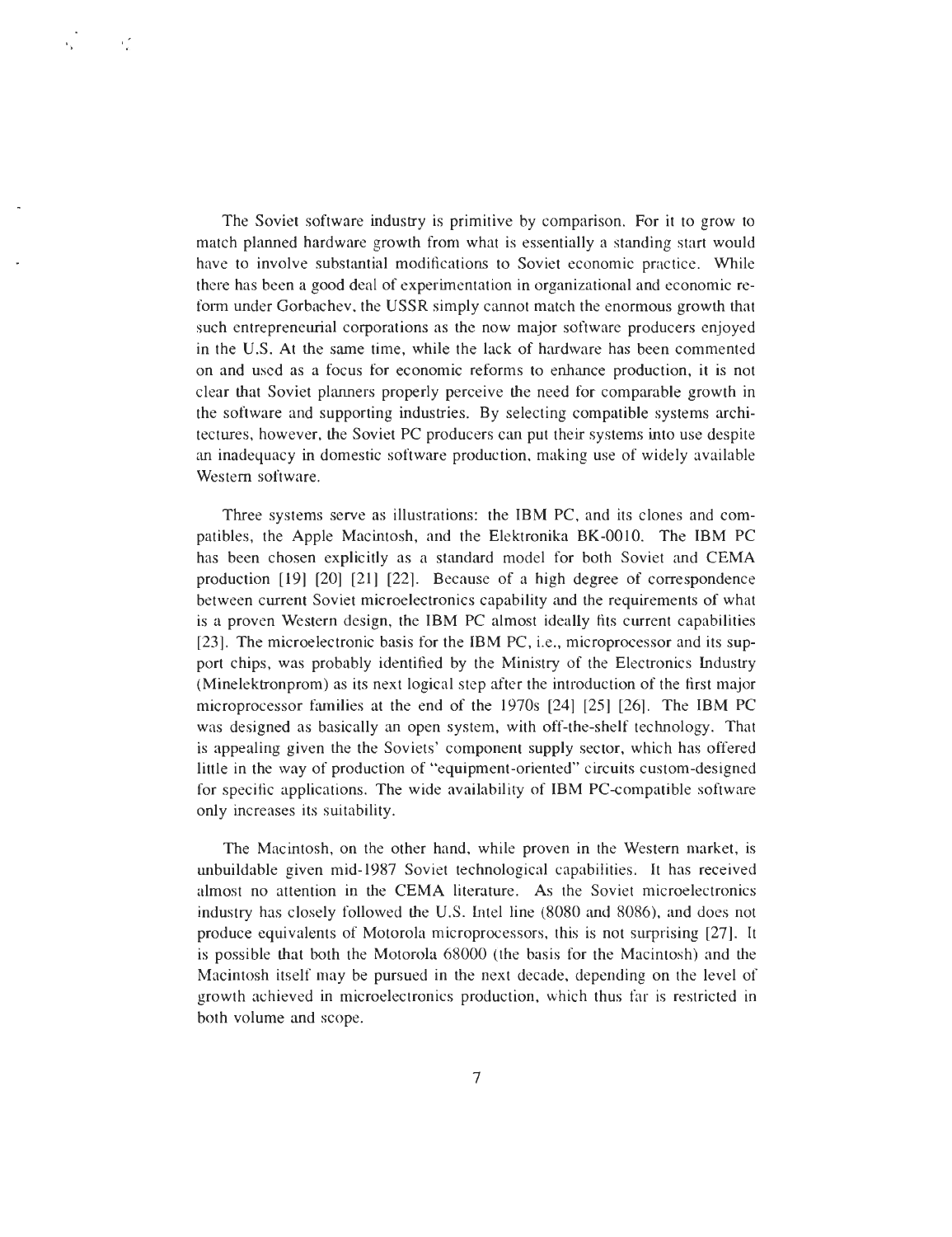The BK-0010 represents a response based on a purely indigenous, current capability. While the BK-0010 is actually a derivation of minicomputer technology taken directly from Western developments (the DEC PDP-11 family), it is not patterned on a Western microcomputer design, and has minimal compatibility with Western personal computing resources. For example, the BK-0010's ROMbased programming language is DEC's "Focal," not Basic [28] [29] [30]. As such it is unable to achieve much in the way of bootstrapping, as discussed above. Consequently, it has been reported as being inadequately supplied with software and peripherals, poorly documented and is meeting with little acceptance [1] [29 ] [30] [31] [32] .

An additional benefit accrued by adoption of an externally proven design is in the use of imports of complete systems to augment domestic production.

#### **Responsibility**

ΥÎ

While the production volume of all Soviet PC models is very low, the number of ministries, institutes and other organizations experimenting with PC design i <sup>s</sup> rather large, and can be attributed both to the ease of designing microprocessorbased hardware, and to the fact that no final distribution of responsibility for PC production has yet been seen in economic plans. Given that a PC might be little more than a microprocessor with some supporting components relatively easily acquired in small quantities, it is not surprising that such models as the Timur, Irisha and Mikrosha have been seen as prototypes, constructed by institute design groups, and individuals at scientific and academic organizations [31] [33 ] [34] [35] [36]. Additionally, the USSR has provided considerable support for amateur radio as a hobby, which could support "homebrew" efforts. The journal *Radio detailed a microcomputer, the Radio-86RK, which could be built from schematics supplied in the magazine [37] [38] .*

The two ministries responsible for mainframe and minicomputer production , the Ministry of the Radio Industry, and the Ministry of Instrument Making, Means of Automation and Control Systems, produce personal computers in one form or another, as does Minelektronprom itself. Whereas minicomputers and mainframes have always been produced by Minelektronprom's consumers, the ease of microcomputer production coupled with the lack of specific tasking to any ministry or group of ministries has encouraged all related parties to make some efforts. Similarly, both East Germany's Microelectronics Combine and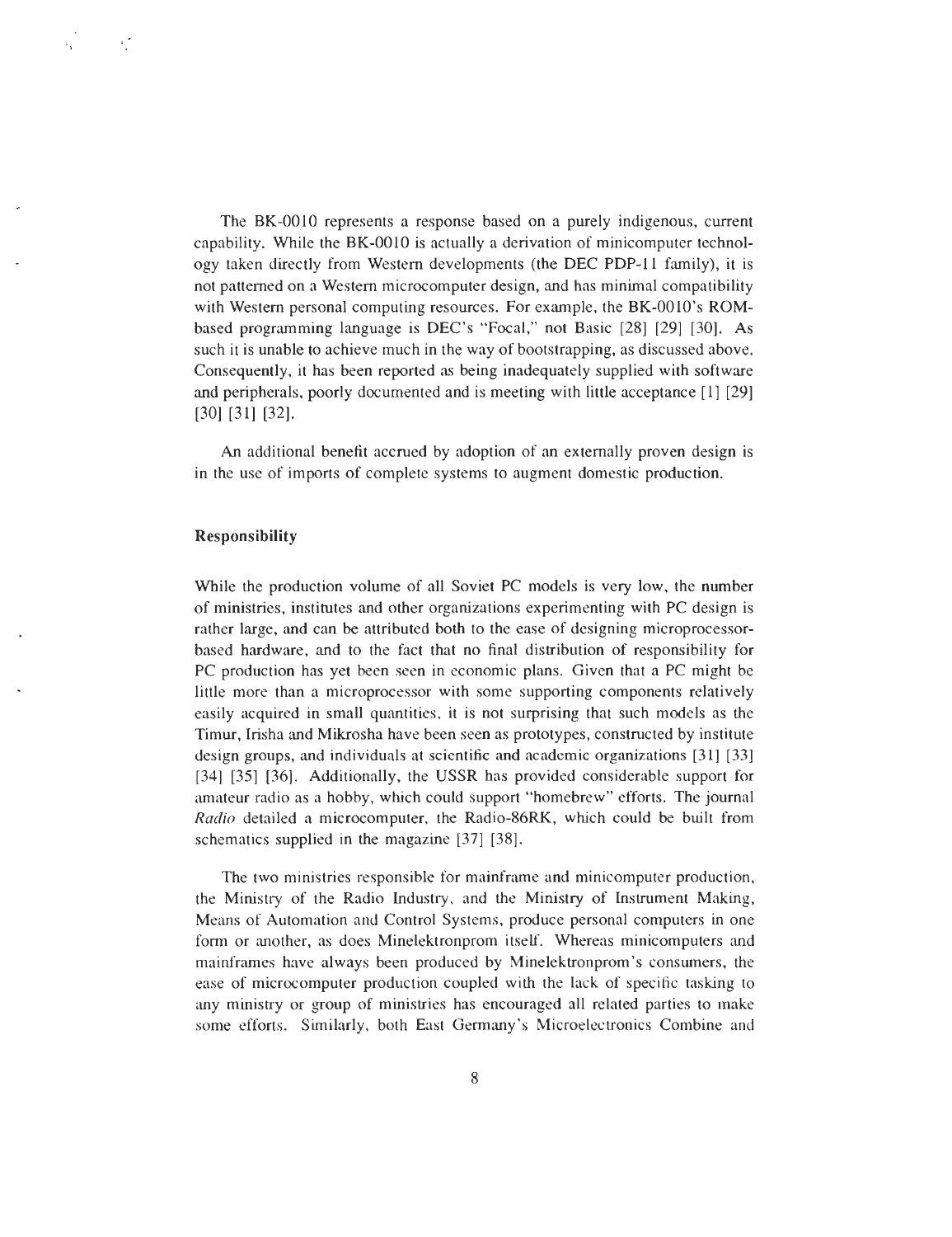Hungary's Microelectronics Enterprise have designed their own computers for the first time, in bids to enter the PC market [39] [40] [41] [42] .

#### Production

 $\cdot$ .

One of the most significant barriers to the promotion of personal computing in the Soviet Union is the poor production capacity demonstrated by its domestic industry. The USSR suffers from low production rates, incoherence in production responsibility, and a generally poor level of quality control. To some extent difficulties in production have provided for more slack in the previous stage; there is no great pressure to apply CAD resources to computer system design for example, as even the simplest models have yet to go into large-scale production. On the other hand, production difficulties will seriously impact later stages.

At the same time, the world market's character has changed substantially toward a more "generic" or commodity perception of personal computer systems, and a freer market for lesser players and less-industrialized nations [10].

The commodity nature of PC technology has made it easier to freely substitute components by different producers, and to form secondary sources. The generic IBM PC is now the market standard in the U.S., and less and less distinction is being made between an original and a "clone." The enormous increase in personal computer imports by the U.S., both of complete and semifinished systems and components, is a measure of the degree to which the various technologies have been farmed out to alternate producers [43].

As of early 1987 no Soviet personal computer model has achieved a cumulative production of more than a few thousand units, with the possible exception of the BK-0010. While various production figures, and evidence of some sales may place the BK-0010 in the range of up to ten thousand units or so, the vast majority of machines mentioned in the Soviet press are at the prototype stage only [44] [45]. The Agat, an Apple II clone widely discussed as the first Soviet personal computer, has been discontinued, due to a problem of obtaining components like disk drives [46] [47] [48]. Total production of Agats probably did not exceed 2-3 thousand units. The BK-0010 represents a retrenching at a technical level more compatible with Soviet industry, and is reminiscent of the earliest U.S. PCs, using a television set as a monitor, and cassette recorder for program storage [20] [29] [46]. Such personal computer models as have been seen as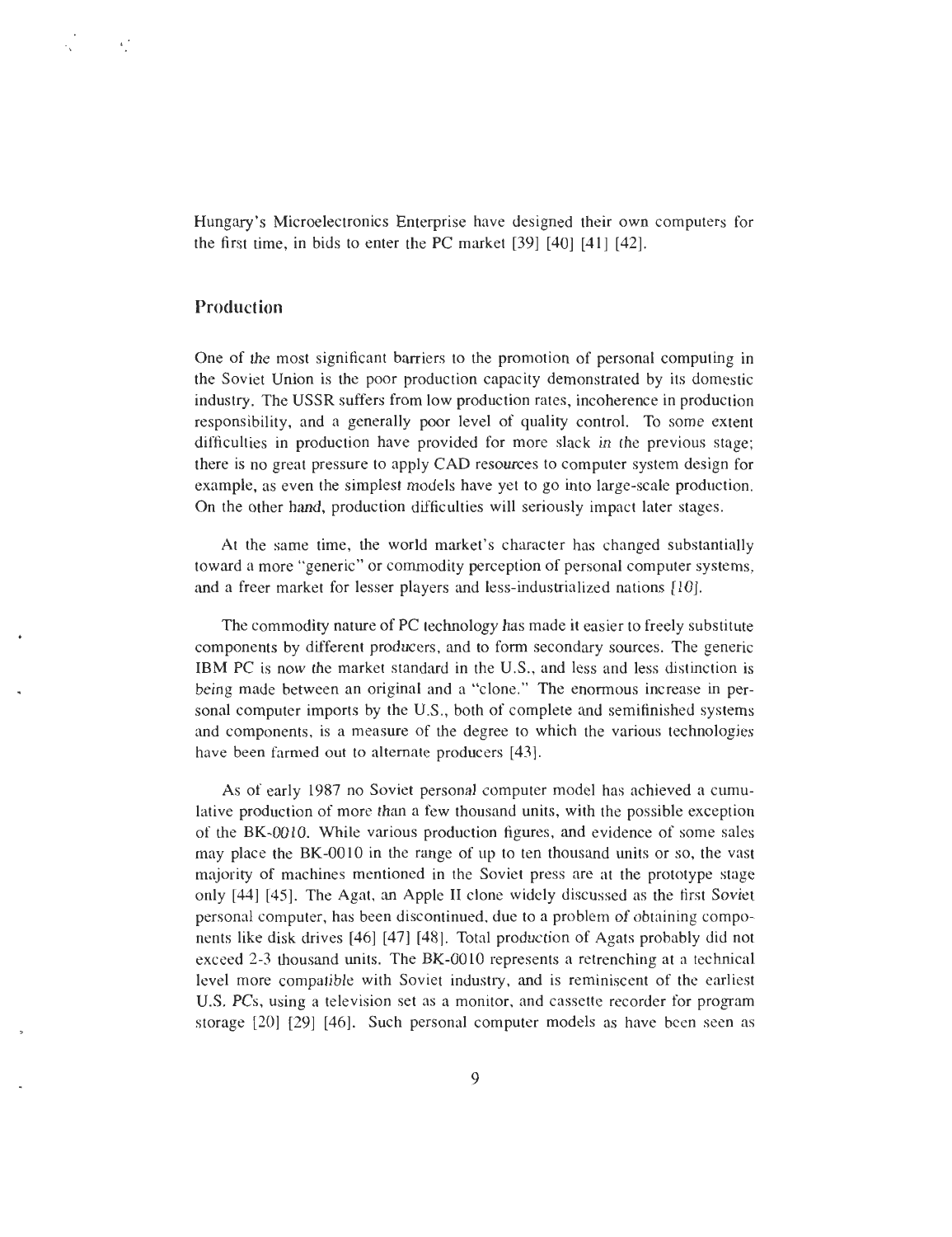prototypes at exhibitions and trade fairs show little evidence of mass manufacture, and nothing has been seen in the literature to imply that any facility has begun serious production of PCs.

 $\mathcal{L}^{\mathcal{P}}$ 

 $\epsilon_{\rm{L}}$ 

One step to try to rectify this problem was taken with the creation of an MNTK (Inter-Industry Scientific and Technical Complex) for Personal Computer <sup>s</sup> (the MNTK PK) in December of 1985 [49]. A number of different MNTKs for critical technologies, e.g., fiber optics, robotics, membrane technology, have bee n formed. The MNTKs are intended to better integrate research organizations with production facilities, to cut across ministerial boundaries, with some reliance on Soviet Academy of Sciences institutes for leadership [50] [51] . There appears to be little interest in supporting the MNTK PK from the production ministries , however. [49]. The Academy institutes are only minimally funded for the task of organization of these complexes, and without strong support by the industrial partners may not have the resources to succeed.

At the same time, there is a growing possibility of beefing up the Soviet domestic production capability through acquiring complex components (such a <sup>s</sup> Winchester drives, which have proved difficult to manufacture for all the CEM A countries which have attempted them), and purchase of production automation tools [41]. The acquisition of integrated circuit manufacturing technology and equipment has been ranked as high priority by most analyses of Soviet covert technology transfer policy and practice [52] [53] [54] [55] [56]. The Soviets have also evidenced some desire to purchase entire factories for PC production [57] [58] .

While we know of no incidents of the Soviets making sizable purchases of PC production equipment from the West, or setting up a joint venture for PC production within the USSR under the terms of the new economic reforms , both have happened in other countries of the CEMA community. The Pravets Combine for Microprocessor Production in Bulgaria is using Japanese assembly and test equipment to produce IBM PC and Apple clones on the basis of largely imported components [59]. The Polonia enterprises are joint venture companies formed by Polish emigres supplying capital to enable Polish import and assembly of components unavailable in the CEMA [20] . Just why the Soviets have not done so themselves is not entirely clear.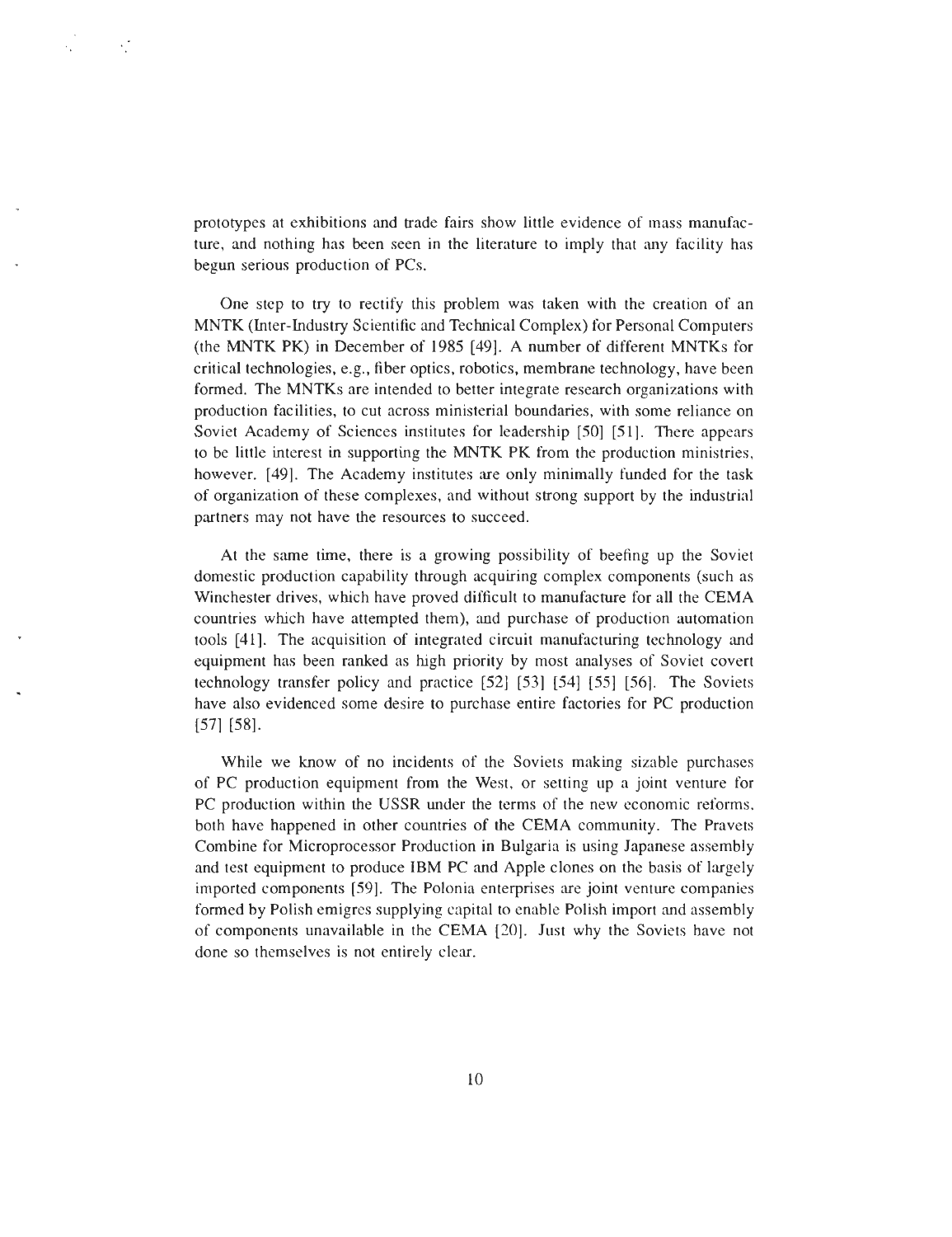#### **Installation**

 $\overline{C}$ 

The increased availability of systems and components on the world market would suggest benefits to the Soviets in the way of augmenting or preceding domestic production with imports. A number of economic barriers to this are not likely to be greatly diminished in the near future. These include (1) a monolithic organization of import/export practice, (2) a poor facility for the use of hard currency and investment capital, and (3) various trade and technology embargoes .

The first two problems make the purchase of PCs from abroad possible only to such massive organizations as Elorg (the Soviet foreign trade organization which covers computer technology), far removed from the area of application. There have been a number of changes begun under Gorbachev to widen the range of options, permitting smaller organizations to deal directly with Western corporations, but it is not clear if this will be much of a solution given the poor environment for capital investment [60]. It may be of little use for a Soviet institute to be able to contract directly with a Western PC supplier. Without the ability on the Soviet side to borrow against the anticipated profit, and with trade restricted to such mechanisms as barter, Western firms may not find the prospects attractive.

Export controls have done little to deny Soviet access to most personal computers products. Even before softening of COCOM restrictions on low performance PCs in 1984, Western PC systems were making their way east in modest numbers  $[61]$   $[62]$   $[63]$ . The Soviets have demonstrated an ability to acquire nearly anything, up to VAX systems and above, on a single unit basis, and there is no reason to believe that they do not have adequate "competitive" information on the relevant personal computing technologies with the exception of advanced microelectronics [64] [65]. The Soviet lag in basic production capability also relieves some pressure to acquire "state-of-the-art " information . If, for example, the Soviet Union chooses to clone the Apple Macintosh, it will have to widen its microelectronics base and master the Motorola 68000 (on the Western market since the end of the 1970s) before it needs to reproduce the rest of a system. That system itself is available for dissection and reverse-engineering now, and eminently suited to being smuggled across the border in a diplomatic pouch, if not merely trucked in across historically permeable borders in Austria or Finland. The ease with which the newly industrializing nations are cloning U .S . PCs is additional evidence of the lack of secrecy of the basic PC technology. Apple is pressuring the Brazilian government to curtail the cloning of the Macintosh by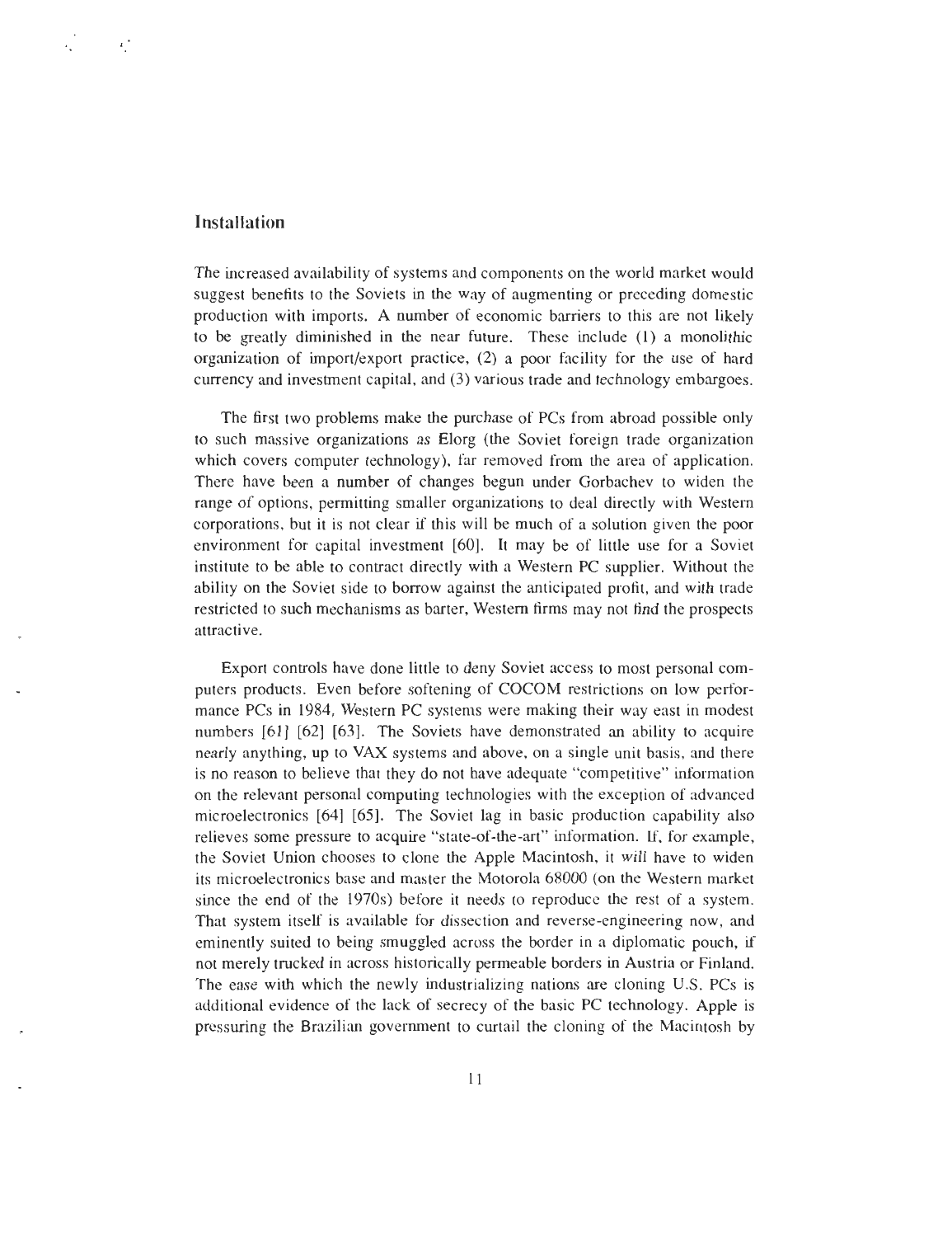Unitron. Unitron's copy of the Macintosh is a case of straightforward pirating of all of Apple's proprietary components [66] .

 $\epsilon$ 

Where the trade restrictions have had a much stronger effect is in making the large-scale purchase of systems and components a great deal more difficult. While systems have been trickling across East-West borders in ones and twos (in the more Westernized CEMA countries such as Hungary and Poland modern Western PC systems such as the PC/AT and its clones now number somewhere in excess of several thousand), coordinated purchases of powerful systems have been few [67].

Recently negotiations occurred between the USSR and two South American countries for the sale of personal computer systems. A purchase in the range of up to 100,000 microcomputers from Brazil ultimately fell through, and a comparable deal, totaling between \$450-500 million, was signed with Novotec, a Peruvian company [68] [69] [70] [71]. The Peruvian agreement involved the purchase of 100,000 IBM PC-compatibles over a period of several years, in exchange for a package from the Soviets including cash, barter, and cancellation of Peruvian debts [71]. This requires that the Peruvian government act a <sup>s</sup> an intermediary, with the Peruvian firm ultimately receiving payment in cash. The Peruvian sale illustrates the considerable difficulty in arranging for trade in computer systems; most Western corporations would be unwilling to undertake the lengthy negotiations, or be able to accommodate the Soviet problems with substantial hard currency expenditures.

Novotec's own success can be attributed to the same factors described above for possible increases in Soviet production with the growth of the world component market. While Novotec manufactures its own circuit boards, and required systems software, virtually all of the components, e.g., chips, disk drives, etc., are obtained on the world market. More and more countries are acquiring the ability to ship finished systems. As discussed in the previous section, even Bulgaria could be counted as a potential supplier of IBM PC-class machines to the Soviets [59] . Even if the USSR does not follow the same course, and augment its production facilities via component import, or acquisition of foreign manufacturing technology through direct purchase or the establishment of joint ventures , it will still be able to count on a much broader supply base for the import of finished systems .

With the availability now of IBM PC-class personal computers on the world market, the purchase of foreign systems is more appealing. The up to 10,000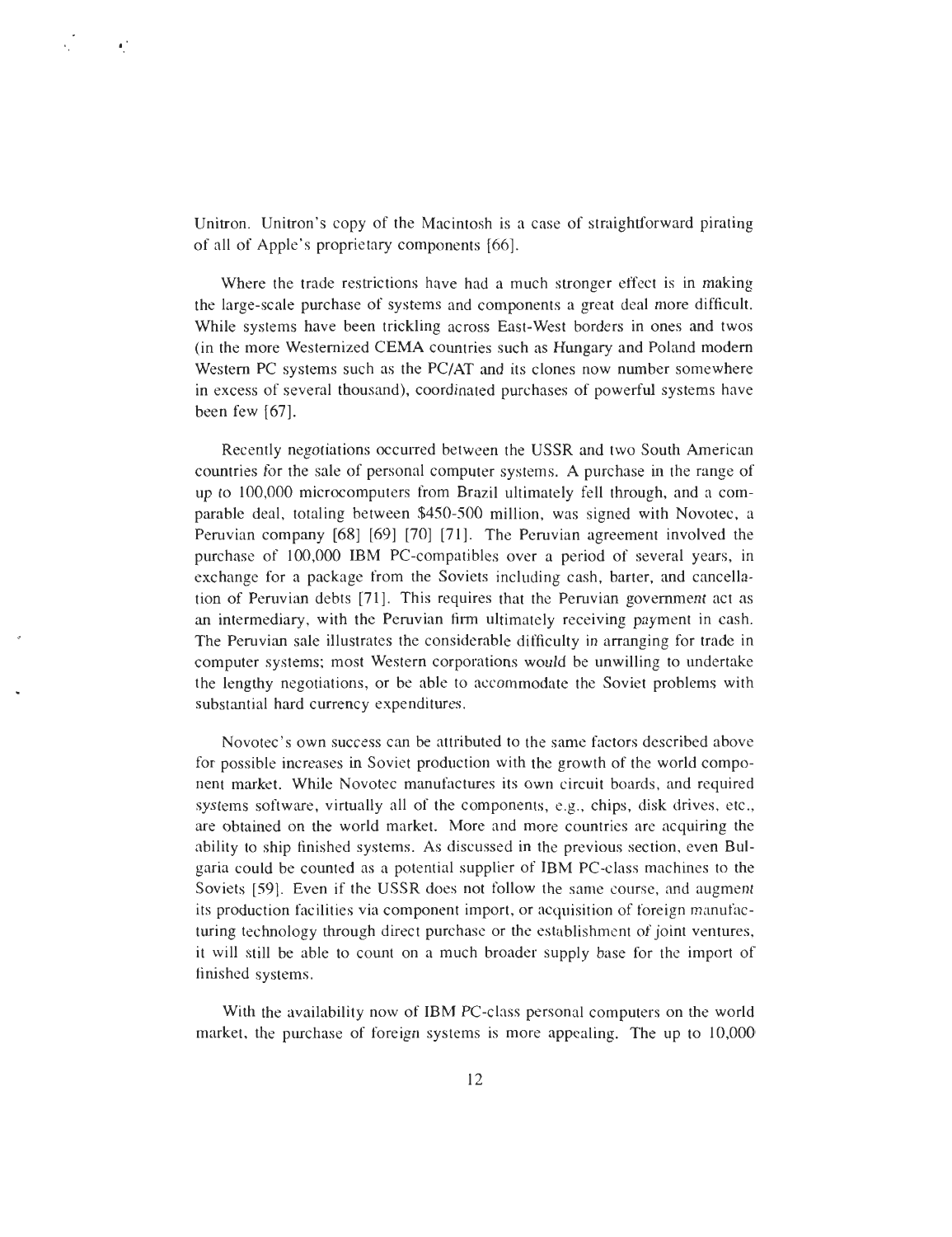non-IBM PC compatible MSX computers purchased by the Soviets in 1985 from Japan's Nippon Gakki, for example, proved to be suitable for little more than unsophisticated games [1] [47] [62] [72] [73] . With the adoption of the IBM PC architecture by the Soviets and the rest of CEMA, imported IBM PC clones coul d be integrated with domestic machines to provide PC resources better suited to the USSR's needs. The use of imported PCs, however, suggests certain caution . The Peruvian PCs have described as unreliable, placing additional demands on Soviet sources for service and maintenance.

 $\mathbf{r}$ 

Such service, and related infrastructural needs, are also of considerable concern to the installation of personal computing resources, perhaps as important as acquiring the systems themselves. The U.S. has had a very strong infrastructure, long before PCs required it, including a reliable telephone system and power network, and a flexible retail market that has taken over many of the needs of service and supply. Prior to freezes and cutbacks on their dealerships, as a result of the considerable price cuts that have occurred in the last few years, Apple and IBM each had in excess of 2,000 authorized dealers for their PCs [9] [74] . IBM's use of dealers to establish a wide sales and service base, instead of relying solely on direct sales, has been credited with the quick accumulation of several million IBM PCs in a wide range of applications [7].

The Soviet infrastructure, in contrast, is poor to nonexistent. The Soviet telephone system will require substantial investment merely to serve as a tool for person-to-person voice communications [75] [76] . Despite some increase in attention to the telephone system as a consumer need, it is likely to be some time, and probably not before the end of this century, before the system will be substantially improved. And that is only if current efforts can be kept up [77] . Comparatively, the Soviet telephone system handles far fewer calls than the U .S. system, with substantially fewer units (28 million telephones as opposed to 170 million for the U.S.), 2% of the U.S. volume in long-distance calls, and more than *two orders of magnitude fewer international calls [77] [78] . And the quality of the connections is notoriously bad. Even in Moscow, where the system might be expected to be the most modern and best serviced in the USSR, the transmissio n quality is poor, to the point of being unable to support data communications, an d* wrong numbers are extremely frequent. The Soviet Ministry of Communications, *Minsvyazi, has been singled out for severe criticism for the poor state of the system and the scarcity of telephones [79] [80] [81] [82] .*

Another likely bottleneck in the process of making PC resources usable is in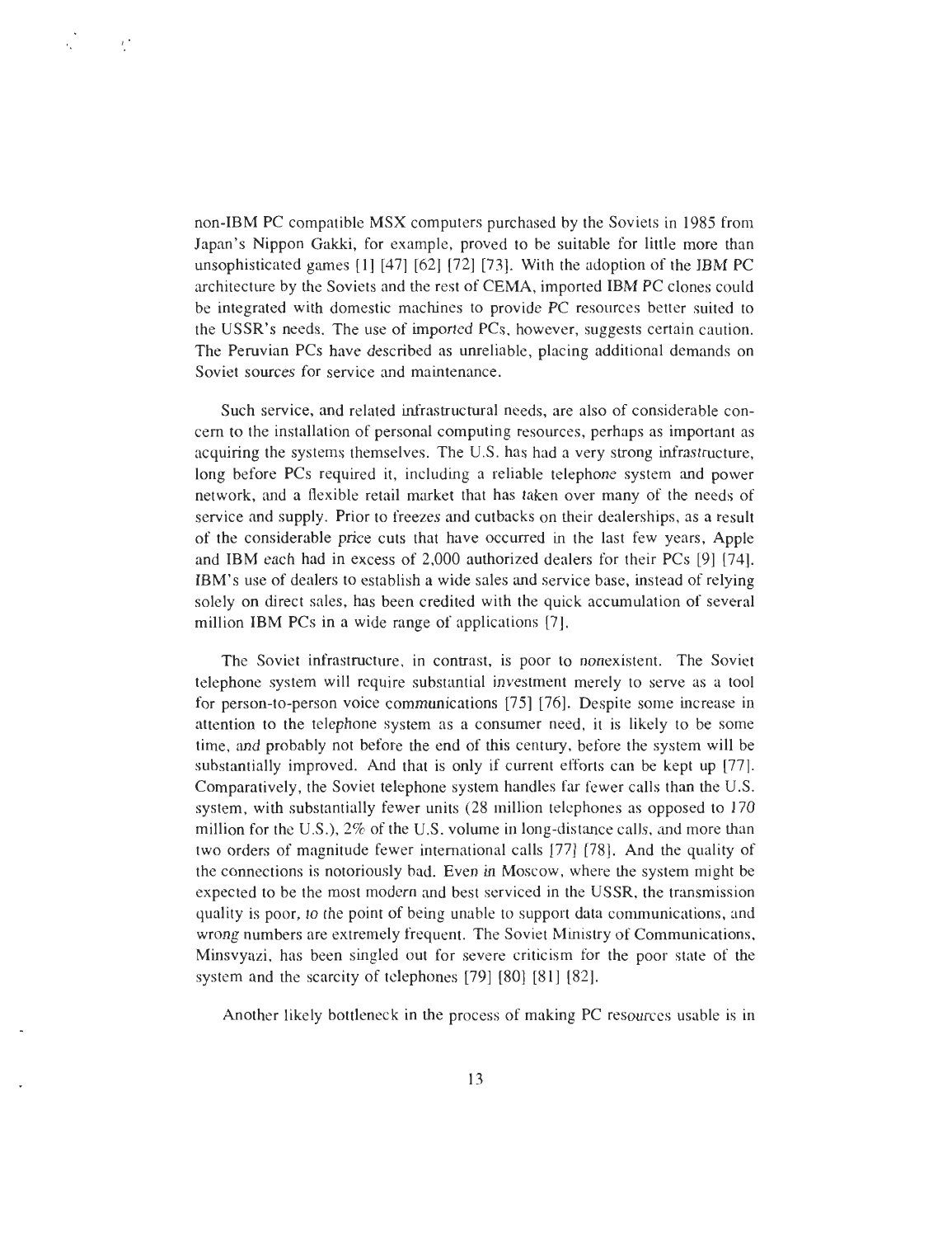the area of service, including preventative maintenance and repair. Service even of large computer systems has been notoriously poor, and horror stories exist where several systems have been routinely cannibalized to keep one working [83].

The U.S. personal computer boom gave rise to, and in turn expanded on, a strong base of retail sales of hardware, software, and services. It is difficult to see potential for an analogous growth in the Soviet economy. The collection of ministries that share the responsibility for the PC infrastructure and production are far less cohesive than the producers in the U.S. market. Gaps, where a given need is not be filled by any of the ministries, have caused the supply of resources to be jerky and uncoordinated. The entrepreneurial opportunities in the U.S. economy that produced companies like Apple, and virtually all of the personal computer software firms, are absent in the Soviet economy . While the new Soviet reforms permit limited free enterprise, they do not address undertakings above the level of cottage industry. It should be noted that elsewhere in the socialist bloc, particularly in Hungary, entrepreneurial enterprises have been permitted to foster the growth of personal computing [84] [85] [86]. While the Hungarian economic work associations (GMKs) have been faulted for drawing skilled workers away from conventional enterprises, GMKs, and firms that have grown out of GMKs, have served to fill gaps in the economy [85] [87] [88] [89] [90]. Similar developments have occurred in Poland [91] [92].

#### Perception

The final stage of introduction of personal computing to the Soviet economy involves its perception, that is, given that systems have been selected, produced or otherwise acquired, and incorporated into work environments, they have then to be used. Personal computing being a mass phenomenon, one measure of the progress in this stage can be taken from the portrayal of personal computing in the media. In the U.S., substantial attention was paid to computing as it began to become pervasive outside of centralized data processing and strictly industrial applications. Recall that *Time* magazine named the computer as "Man" of the *Year for 1982 [93] . The initial fascination with PCs in their own right may b e considered as having passed ; topics of interest have now passed on to desktop publishing and laser printing, powerful scientific workstations, and considerabl y expanded graphics capabilities. The PC itself is being submerged as a technology beneath the rapidly emerging applications it now supports . The final step will*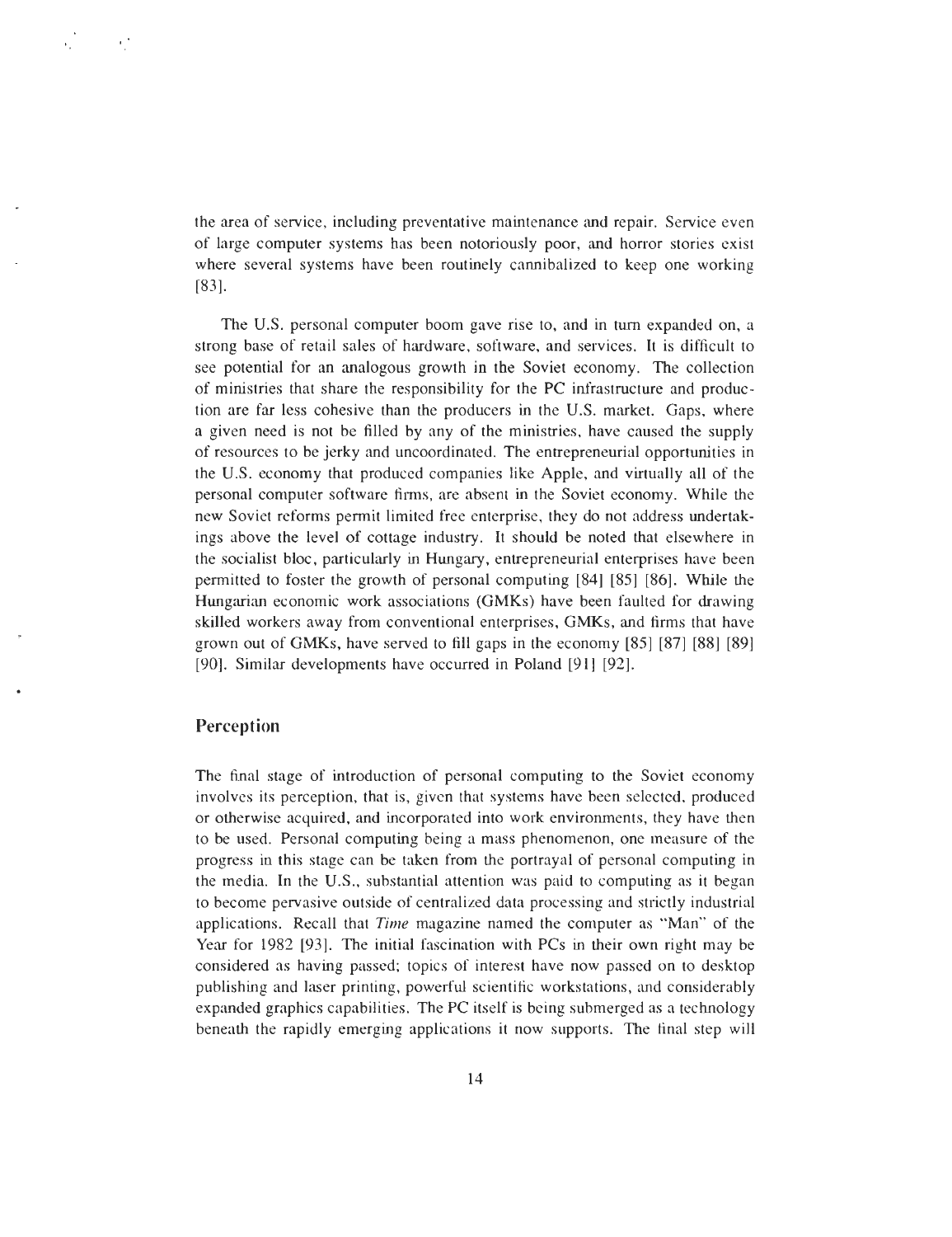be taken when PCs become so universally accepted as to be "more noticeable by their absence than by their presence"  $[16]$   $[17]$ .

Surveying the Soviet literature provides a very different perspective on personal computing. Of the few articles in the popular press as have been seen, the personal computer is portrayed as a very exotic technology . An article from *Sovetskaya Belorossiya* of this year discusses how the article was itself prepared *on the personal computer being announced, a Soviet copy of the IBM PC, a <sup>s</sup> if this were a novel occurrence [22] . The vast majority of personal computer articles in the more technical literature have to do with first uses of computing* within an application, e.g., the use of PCs by pilots to calculate fuel consumption, *previously done manually [94] . Almost nothing has been seen of PCs accessing electronic bulletin boards, or even using modems, or advanced peripherals.*

One of the few areas where the Soviet government has been at least talking about a major effort to introduce personal computing into the economy is in the use of PCs in the secondary schools, and in the promotion of computer technology and programming as a "second literacy" (in reference to the push for universal literacy undertaken in the 1920s) [95] [96] . As part of a program for universal secondary school technical literacy initiated by the Politburo in 1985, a course on "Fundamentals of Informatics and Computer Technology " is now being taught in the 9th grade [2] [3] [97] [98] [99] . At the same time, plans for massive introduction of PC hardware in the form of microcomputer laboratories have achieved very little [100]. Some schools in the larger cities (Moscow, Leningrad , Novosibirsk) seem to have been well supplied. Moscow Public School No. 117, for example, was the beneficiary of 100 personal computer workstations supplied by the Institute of Cosmic Research [101] [102]. More commonly, stopgap measures, use of university and industry facilities, and "mobile labs " with computers bused to the schools, have been seen, and it is reasonable to assume that a great many schools have no computer resources at all [103] [104] [105] [106] [107] .

The level of general "noise" in the media on personal computers may also be thought of as contributing to the non-formal computer literacy, in as much as it can create a demand for personal computing in the workplace to hasten its acceptance, and encourage an extracurricular interest among the youth, the next generation of the work force. So far the level of personal computer-related information in the media has been minimal, compared to the high levels in the West. The dozen or so magazines now in publication in the West devoted to each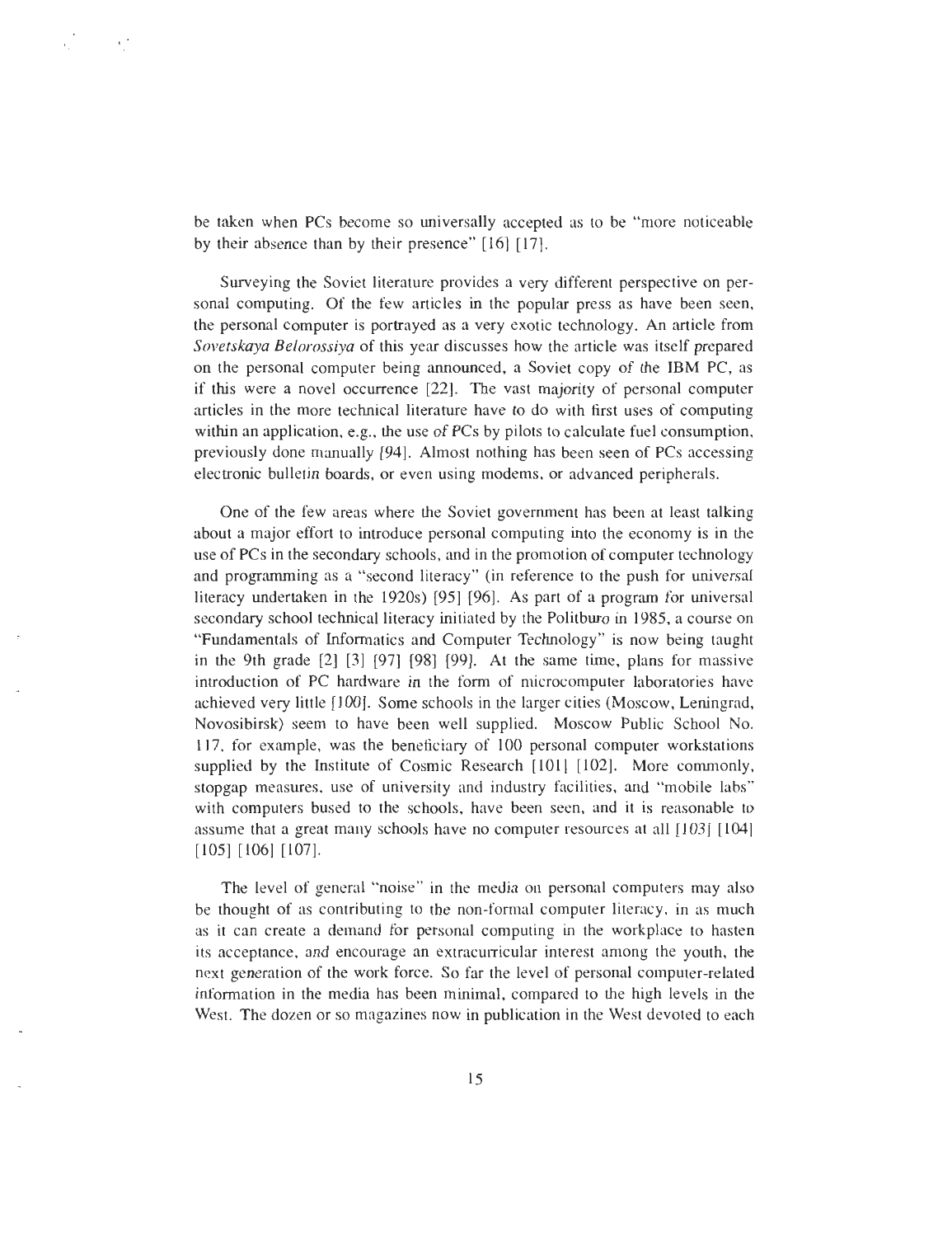of the popular PCs are matched by a small collection of articles in periodicals such as *Komsomolska'a Pravda, or radio hobby journals [31] [37] [108] [109] . A number of personal computing clubs have been reported, in major cities lik e Moscow and Leningrad, where PCs can more readily be used, but they affor d only a small fraction of Soviet youth limited access to computing [l] [107] [110 ] [111] .*

# **Conclusions**

 $\mathbf{v}^{\prime}$ 

The Soviet Union is experiencing great difficulties in all of the four stages discussed above, from design to incorporation into the economy . In many respects, the USSR is at square one in in terms of matching the tremendous Western success at disseminating personal computing technology throughout the economy and society. Unquestionably, however, they have identified widely disseminated computing resources as a critical need, demanding increases in both resource production, and in technological awareness among the workforce . At the same time, there lies a substantial gulf between the words and the deeds. Without trying to stretch the analogy too far, the Soviet economic situation, of which the push for personal computing is a particularly potent indicator, is as that of an addict crippled by his condition, capable at the conscious level of seeing past his systemic problems, but incapable of overcoming them without great anguish.

In principle, the Soviets have received sufficient direction from Western achievements to enable them to begin the first major investment in PC resources , and the products of U.S. industry are being embraced as models. Particularly indicative of this is the decision to use the IBM PC as a CEMA-wide standard, dictated by the indigenous technical capabilities of the CEMA members, the increasing availability on the world market of components and experience, and confidence that deficiencies can be met via import.

Despite the fact that the Soviets' design decisions have been in many ways made for them by the momentum of the world market, problems in production represent a bottleneck to any growth. Computer systems, with considerable requirements for quality control and precision assembly, have fared poorly in large-scale production. Such systems as are produced are poorly supplied with peripherals. Supporting industries such as service and software, whose growth in the West followed directly on that of the hardware supply itself, are rudimen -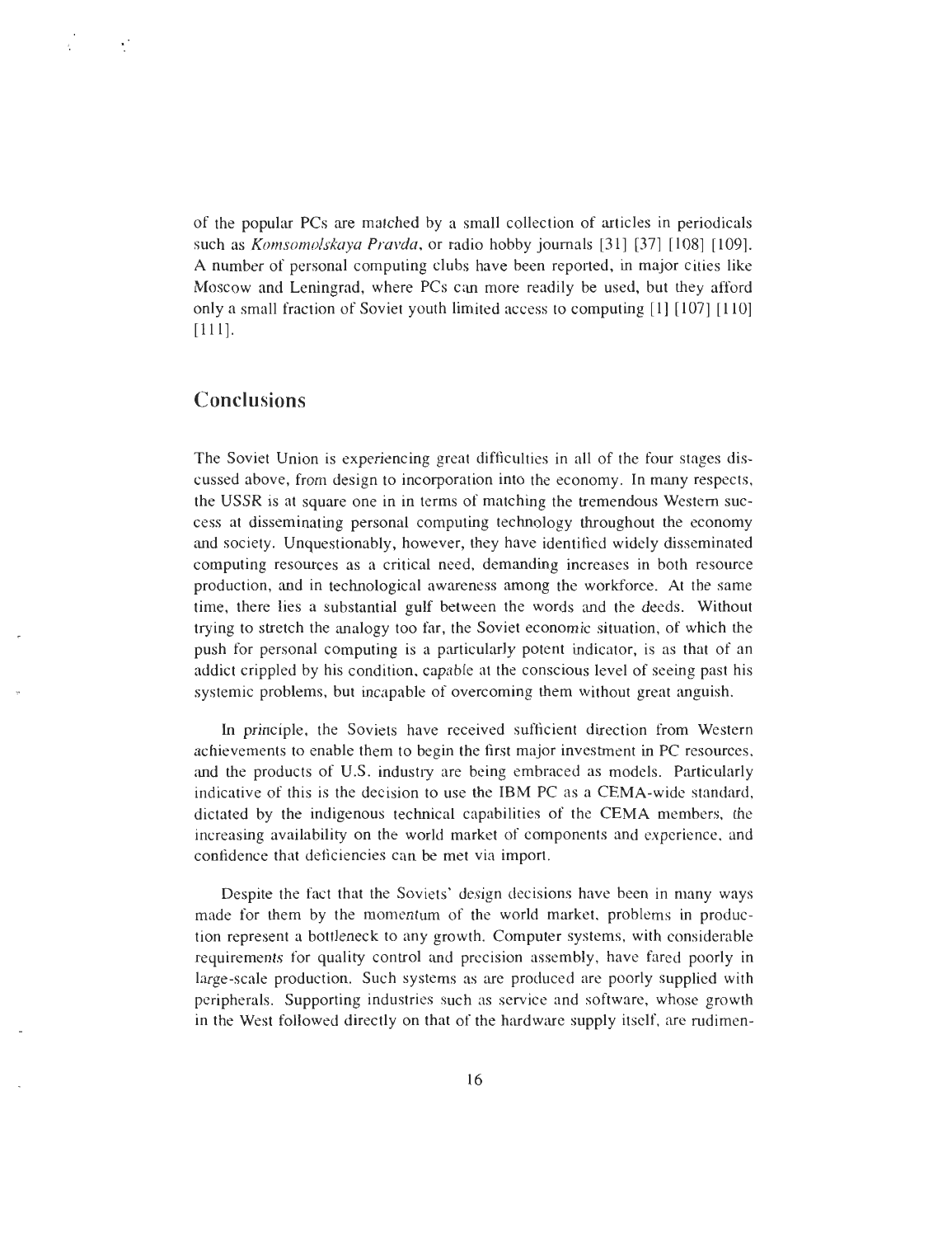tary at best in the Soviet Union. In part this can be ascribed to the scarcity of hardware to demand the complementary industries, but one also gets the impression that a great many of the steps necessary to promote personal computing as a resource as a whole are not being taken . Certain major policy decisions have been made, for example, the creation of the MNTK PK to enhance interorganizational cooperation, but in too many other areas underlying problems are remaining unaddressed.

 $\epsilon^2$ 

Were the production problems to be solved, or sufficient economic flexibility acquired to make substantial imports from the West a viable alternative, there would still be a need for investment in the infrastructure. The poor operating environment in most Soviet facilities, including problems with reliable power, and sources for service and maintenance, is a considerable barrier to keeping a personal computer system up and running. The Soviet telephone system is poor at best, and the question of whether or not networked personal computing and PC bulletin boards might aid in the dissemination of dissident material is more or less rendered moot.

At their current rate of growth in all of the underlying and dependent technologies, the Soviets are failing to make personal computing available in the economy. The four stages discussed above only take personal computing to the level of first perceptions in society, but it is not possible to look much past that . In terms of the five-phase model of technological introduction, personal computing in the U.S . is well into the fourth phase . The Soviets are at best just entering the third, slowly. A number of Soviet PC designs, like the Agat, were merely experiments with the technology, as if to make the claim that "we can do it too." Only in the last year or so have there been signs of intent to begin serious production of PCs . If the models now being introduced for serial production prove to be viable as useful tools, we might expect personal computing in the Soviet Union to attain a solid foothold in the third stage of the model by the end of this century. If, to be optimistic, the Soviets can manage to both reform the domestic economy and take advantage of the world market in the component technologies, it is even conceivable that it could be approaching the fourth.

The answers to two questions then should serve as indicators of the future for personal computing in the USSR : How will the USSR take advantage of a new world market in PC-related technologies?, and, What is the strength of its commitment to making substantial changes in the domestic economy? The enhanced opportunities for exploiting the world economy for components and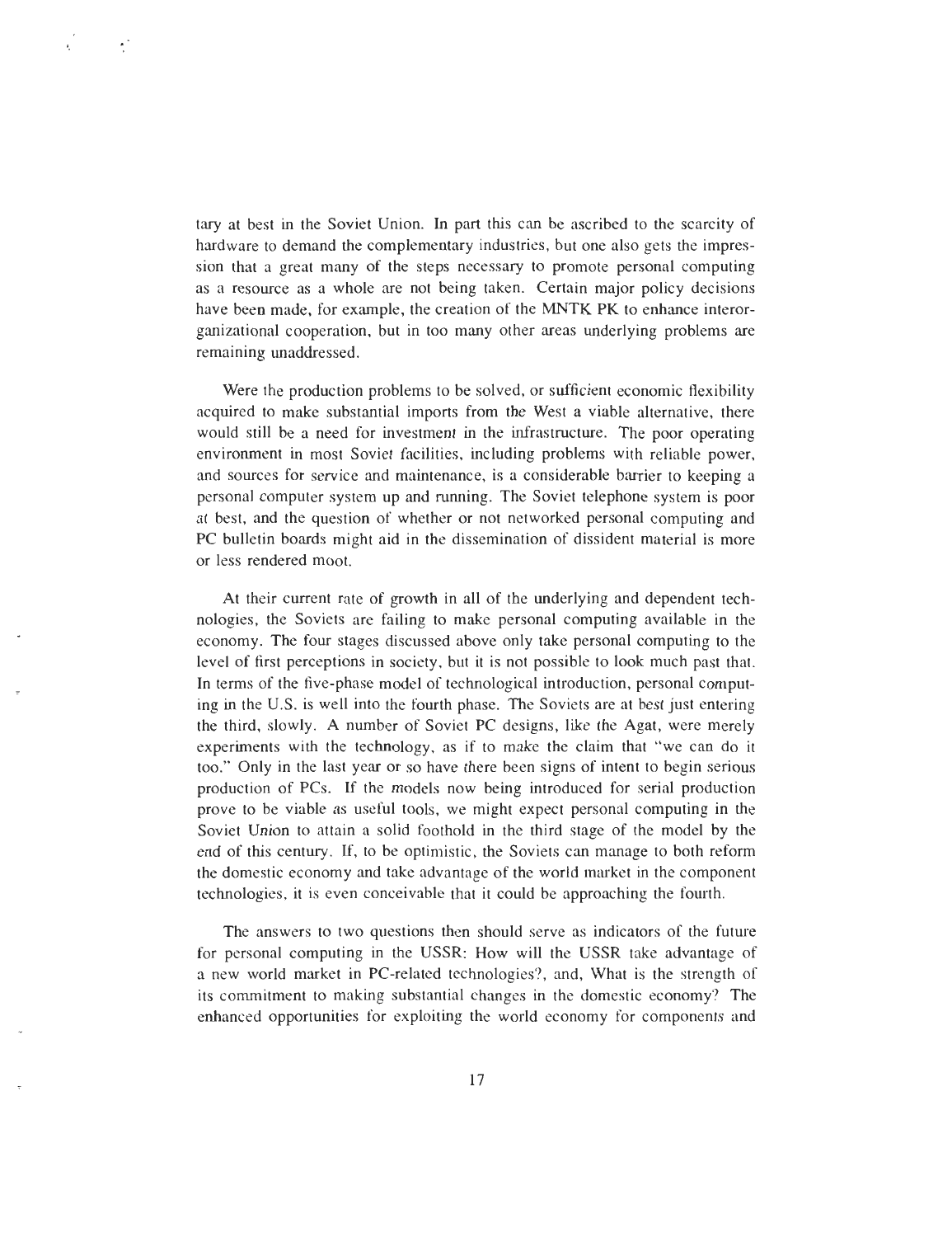systems, should the USSR improve its flexibility and willingness to trade, could help it to fill in many of the deficient areas, while it organizes the rest of the sectors necessary for what is truly a massive new economic investment. The extent to which the USSR moves to take advantage of such opportunities to foster personal computing may be a gauge for many other economic areas . The few steps that have been taken need to be followed with concerted action. A third question is : To what extent will the West serve as a model for further Soviet developments in personal computing? There are strong indications that the evolution of world standards such as the IBM PC will be embraced by the Soviets due to their minimizing of research and development expenditures, and a bootstrapping effect through the availability of a pool of compatible resource <sup>s</sup> already well-developed in the West.

Ñ,

It is not clear that the Soviets are wholly prepared to make the commitment required to turn the domestic situation around . In some respects personal computing could be called a "critical but not necessary" technology for the USSR. Should it continue on the current path of economic development, personal computing will remain a nascent technology . The alternative is to institute considerable reforms and serious investment in a great many contributing sectors of the economy, all requiring substantial improvement before personal computing will be able to flourish.

Expectations of personal computing's overall effect on the Soviet economy must necessarily be couched in rather pessimistic terms . Clearly, certain conditions will have to be met before some of the uses of PCs in the West can even be possible. For example, without substantial upgrades to the telephone system, and without the production of modems as PC peripherals, there cannot be personal access to subscriber networks, or the creation of bulletin boards. Whether or not that will come about remains a question. In a way, the severe deficiencies of the Soviet PC-related industries reduces the study of personal computing's impact by several dimensions. This work does not purport to deal with the larger question of an "information society," which the Soviets quite obviously are not, but which they may have incentives to try to become. The reader is referred to [16] for a treatment of that question. Personal computing by itself will probably not be a strong force for the creation of such an information society in the USSR; its considerable success in the U.S. has been based on previous strong growth of other sectors like those of telecommunications and the support infrastructur e of the service industries. And, while PC use requires these components to be enhanced and integrated, the technology is more dependent on rather than deter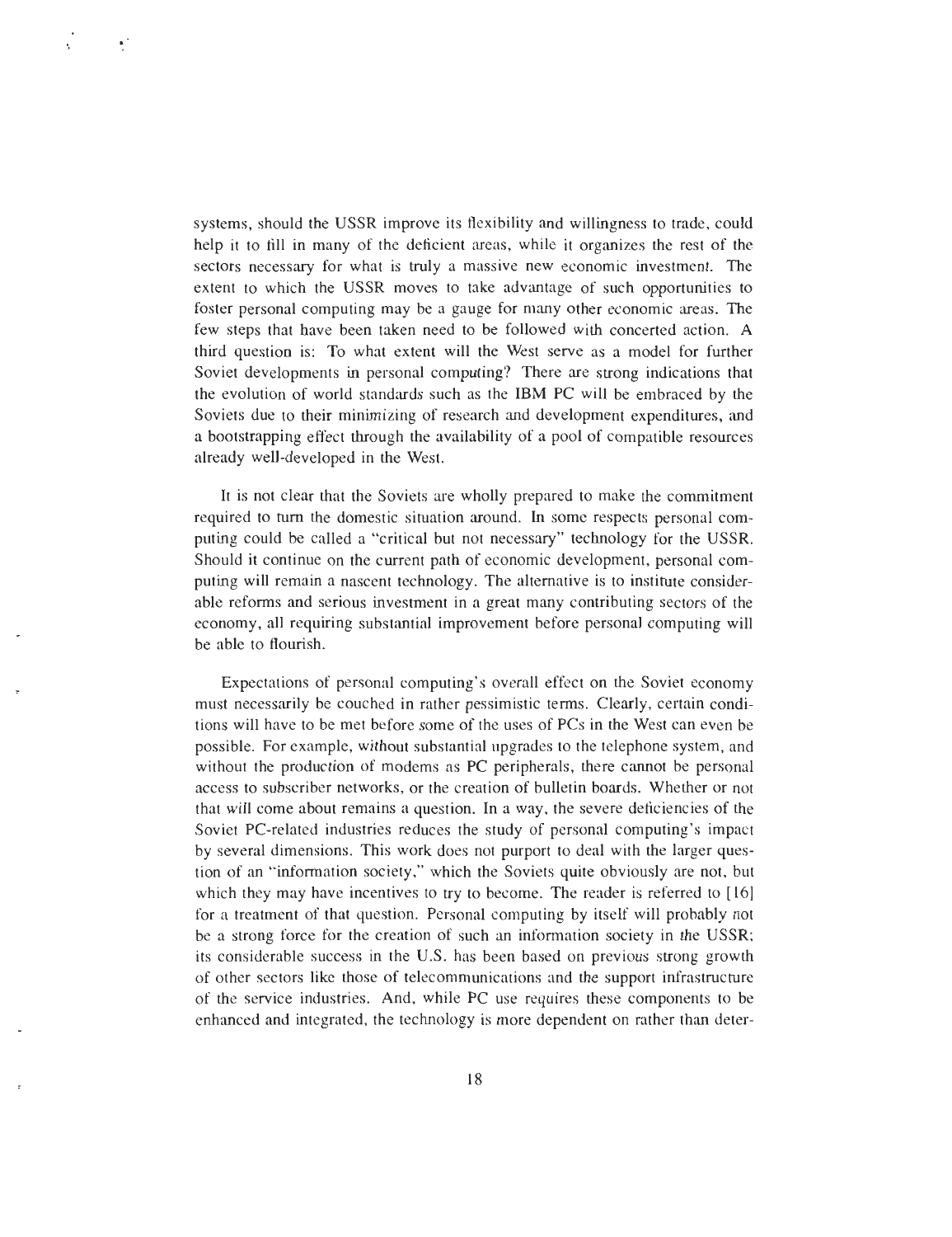mining of the progress toward their improvement. But personal computing has been recognized as a useful technology, as a component of the future economy , and steps are being taken to foster its growth.

The results of Soviet intentions toward the promotion of personal computing will only be evident some time in the future. It is not enough to make an evaluation that the Soviets have up till now "succeeded" or "failed" to equal, or compensate for, or absorb, Western achievements as if it were merely a question of relative success. It is clear even from the above, cursory examination that that sort of evaluation would find the Soviets sorely wanting. It is likewise probable that the Soviet technological lag will continue, and perhaps increase, as the West advances. An absolute comparison of the USSR with the West, while certainly valuable in its own right, is not the sum total of what we can take from an analysis such as the one above. What is equally as important is to determine how opportunities provided by both the development of new technologies, and new concepts, might be employed in the Soviet economy . It is important to note what the Soviets do or do not extract from the Western model, and to explore the degree to which Soviet choices are influenced by Western and world technological developments. Research in progress will also serve to better place the USSR within both the CEMA and world communities in terms of trade and transfer of PC technologies, and go into more detail on pre-PC small compute r technology and its significance to the development of modern personal computing resources [112].

## References

Ñ,

- [1] Yasmann, Victor, "Black Market in Computer Games in Moscow, " *Radi o Liberty Research Bulletin no. 160/87 (Mar. 27, 1987), pp . 1-3.*
- [2] "Horizons of Computer Technology, " *Ekonomicheskaya Gaeta no. 1 <sup>5</sup> (Apr. 1985), p . 2.*
- [3] "Tasks of New Drive to Put Computers in Classroom, " I*zvestiya (Apr. 3, 1985), p. 3 .*
- [4] "In the Politburo of the CPSU Central Committee, " *Pravda (Mar. 29, 1985), p . 1 .*
- [5] Stapleton, Ross Alan, Goodman, Seymour, "Microcomputing in the Sovie <sup>t</sup>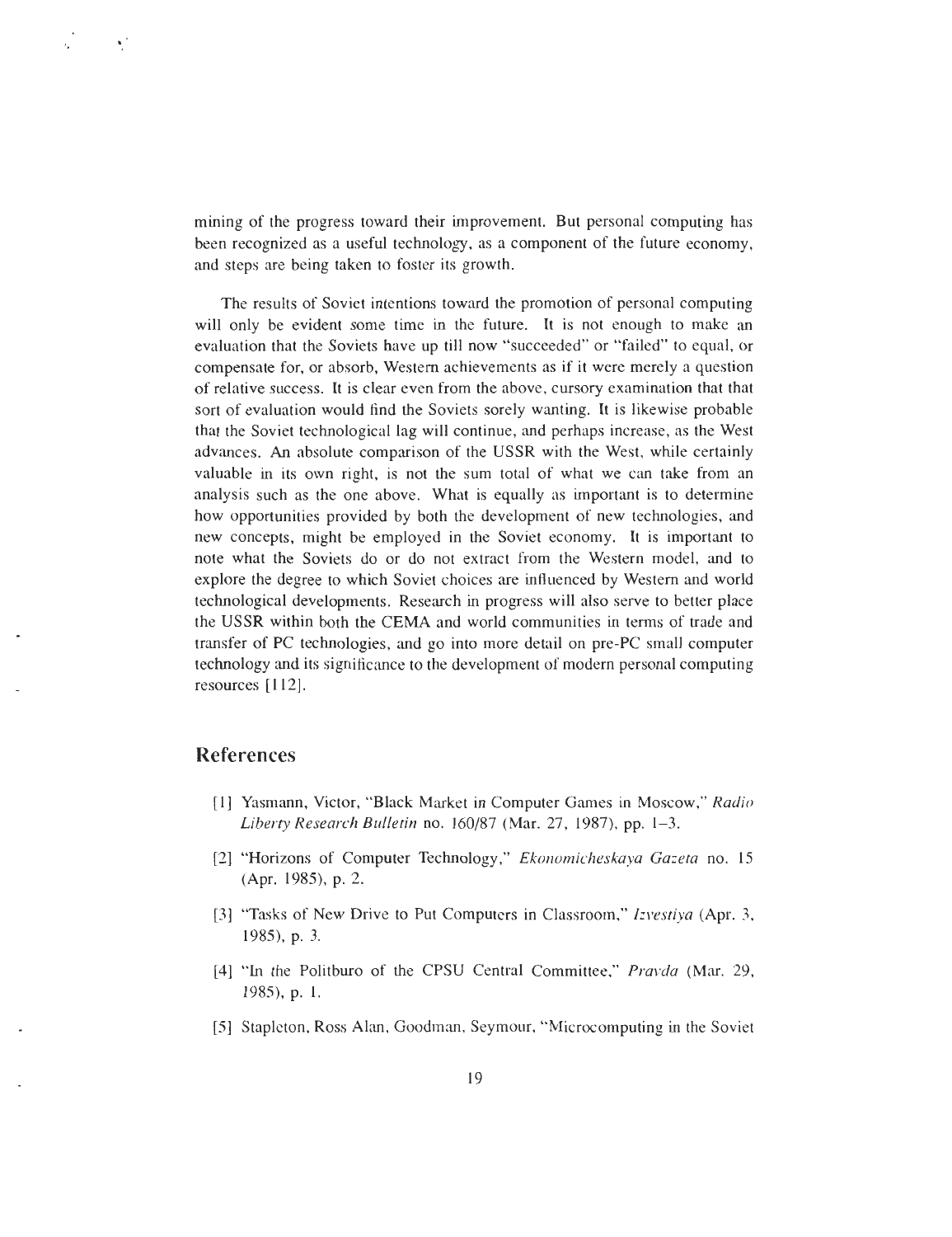Union and Eastern Europe," *Abacus (NY)* vol. 3, no. 1 *(Fall 1985)*, pp. 6– *2 2*

[6] Stapleton, Ross Alan, "Soviet and East European Microcomputer Systems," *Signal vol . 40, no. 4 (Dec . 1985), pp. 69—76 .*

 $\mathcal{L}^{\mathcal{A}}$ 

- [7] Bonner, Paul, "Whither goeth 8088—based PCs? Obsolescence is just a year away.," *PC Week vol. <sup>3</sup> (Sept. 23, 1986), p. 27 .*
- [8] Karon, Paul, "Buyers no longer think it has to be IBM to be reliable; corporations are turning to compatibles as the IBM mystique fades, " *PC Week vol. 3 (Aug. 5, 1986), pp. 55—58 .*
- [9] Preston, Michele S., "Rebuilding micro muscle, " *Datamation vol. 3, no. <sup>1</sup> (Jan. 1, 1987), pp. 73—76 .*
- [10] Stapleton, Ross Alan, "Microcomputing's Shifting Focus From High Tech to Mass Market," paper presented at PERSCOMP '87 conference, Apr. 21—24, 1987, Sofia, Bulgaria .
- [11] Ablondi, William F., Lundquist, Laura, "IBM, Apple rule office market," *Mini-Micro Systems (Jun. 1985), pp. 123—132 .*
- [12] Honan, Patrick, "Trends," *Personal Computing* vol. 10 (Oct. 1986), p. 53.
- [13] Miller, Michael W ., Larson, Erik, "Desktop Duel: Apple Stakes Future On Battle With IBM For the Office Market," *Wall Street Journal vol . CXII, no. 52 (Mar. 15, 1985), pp. 1,18.*
- [14] "VCRs Hailed as Educational Tool," *Tucson Citizen (Nov . 24, 1986), p. 4A.*
- [15] "Classroom Computers," *New York Times* (Oct. 12, 1986), p. 1F.
- [16] Goodman, S. E., "The Information Technologies and Soviet Society: Problems and Prospects, Feb. 15, 1987 draft," *IEEE Transactions on Systems , Man, and Cybernetics (to appear 1987).*
- [17] Birnbaum, Joel S., "Toward the Domestication of Microelectronics," Com*puter* (IEEE) vol. 18, no. 11 (Nov. 1985), pp. 128-140.
- [18] Mannanov, U., "Computer Language, What Should it Be?," Pravda Vos*toka (Tashkent) (Aug. 12, 1986), p. 3 .*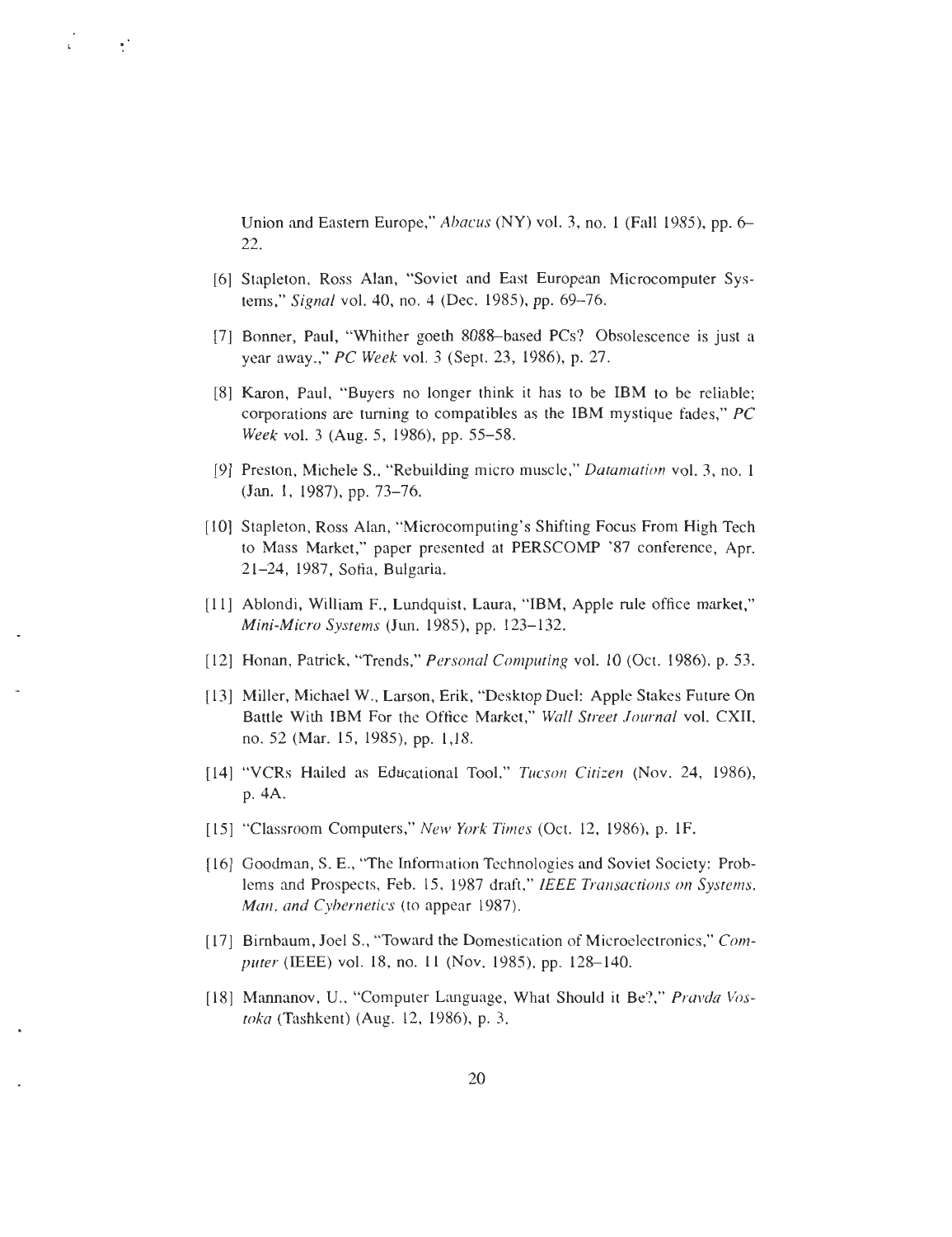- [19] Velikhov, Ye . P., "Personal Computers, Current Practice and Prospects, " *Vestnik Akademii Nauk SSSR no. 8 (Aug . 1984), pp . 3-9.*
- [20] Broczko, Peter, "Microcomputer Manufacture 1985, Socialist Countries, " *Szamitastechnika (Budapest) no. 5 (May 1986), pp . . 4-5*
- [21] Authors' notes.
- [22] Sharayeva, G., *Sovetskaya Belorussiya no. 86 (Apr. 12, 1987), p. 4 .*
- [23] Broczko, Peter, "The Socialist Market; Microcomputers Compatible With the IBM PC," Szamitastechnika-Computerworld no. 1 (Sept. 17, 1986), *pp. 24-25 .*
- [24] Yakubovskiy, Sergey Viktorovich, Barkanov, Nikolay Arsen'yevich, Kudryashov, Boris Petrovich, Nissel'son, Lev Ionovich, Topeshkin, Mikhai <sup>l</sup> Nikiforovich, Chebotareva, Lyubov ' Petrovna, *Analog and Digital Integrated Circuits, Sovetskoye radio, Moscow, 1979 .*
- [25] Borisov, Viktor Stepanovich, Vasenkov, Aleksandr Anatol' yevich, Malashevich, Boris Mikhaylovich, Sakhnov, Vadim Anatol' yevich, Ivanova, Lyubov' Yakushkina, *Integrated Circuit Microprocessor Families: Composition and Structure : Handbook, Radio i svyaz, Moscow, 1982 .*
- [26] Yakubovskiy, S. V., Barkarov, N. A., Nisselson, L. I., et al, *Analog and Digital Integrated Circuits, Radio i svyaz, Moscow, 1984 .*
- [27] "Microprocessors Produced in the Socialist Countries, " *Mikroszamitogep Magazin (Budapest) no. 4 (1984), p . 47 .*
- [28] "Microcomputer Elektronika BK-0010, *" Ecotass no. 33 (1985), p. 25 .*
- [29] Kogtev, Yu., "Who is Last in Line to Buy a Computer?," *Leninskoye Znamya (Dec . 25, 1985), p. 3.*
- [30] Eglays, Modris, "Computer In the School, *" Nauka i Tekhnika no. 7 (Jul . 1986), pp . 14-16.*
- [31] Beliaeva, S., "How I Bought a Computer," *Komsomol'skaya Pravda (Moscow) (Jan . 11, 1987), p. 4.*
- [32] Tolstov, V., "Electronic Equipment in Our Homes," *Izvestiya* (Mar. 21, *1987), p. 1 .*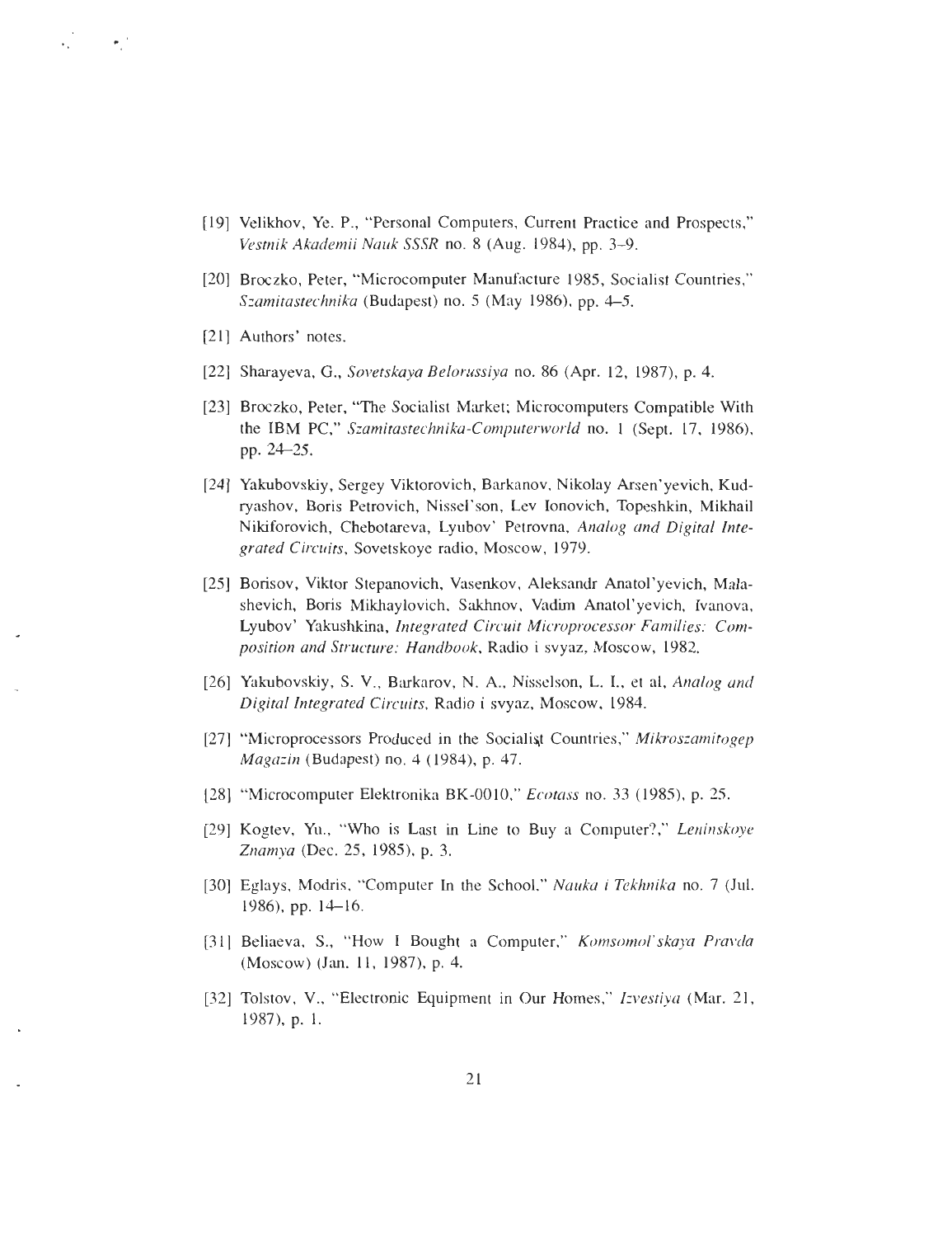[33] Aleksandrova, Zlatka I., Saruivanov, Ivan A., Aleksieva, Evtima I., Marinov, Georgi M., "The Izot 1030S Microcomputer - A Means for Developing 8 and 16—Bit Microprocessor Systems," *Elektropromishlenost <sup>i</sup> Priborostroene* (Sofia) no. 2 (1985), pp. 4–6.

Ý

- [34] Baranov, V ., "Computers in the Class," *Ekonomicheskaya Gazeta no. 27 (Jul. 1985), p. 24.*
- [35] Moran, Brian, "Personal computer foes double-team IBM; Compaq's Deskpro leads onslaught," *Advertising Age vol. 57 (Sept . 15, 1986), p . 52.*
- [36] Ryabchuk, S., "The `Irisha' for Irisha, " *Tekhnika i Nauka no. 6 (Jun. 1986), pp . 33—35 .*
- [37] Gorshkov, D., Zelenko, G., Ozerov, Yu., Popov, S., "The Radio-86RK Personal Ham Computer," *Radio (USSR) no . 7 (Jul. 1986), pp. 26—28 .*
- [38] Osokin, A., "We Take a Look: Homebrew Computers Have Appeared! How Much Does a Memory Cost Now?," *Nedelya no. 9 (Feb. 27, 1986), p. 11 .*
- [39] "Home Computer HC 900 Developed," *Neues Deutschland (East Berlin) (May 17, 1984), p. 4.*
- [40] Krakat, Klaus, "Microelectronics Exhibits at 1984 Leipzig Spring Fair, " *Computerwoche (Munich) (Apr. 6, 1984), pp . <sup>11</sup> . 15 .*
- [41] Broczko, Peter, "Microcomputer Manufacture of Socialist Countries in 1984: The Year of the 16 Bit Microcomputers," *Szamitastechnika (Budapest*) (Apr. 1985), pp. 8,9.
- *[42] Microcomputers, Integrated Circuits, Salgo, Ivan, Dibuz, Agoston, Eds. , LSI Alkalmazastechnikai Tanacsado Szolgalat, Budapest, 1986 .*
- [43] Berst, Jesse, Cavuoto, James, "Makers of PC AT compatibles provide low cost-cost products with more features," *PC Week vol. 3 (Aug. 5, 1986), pp. 99—105 .*
- [44] "Application of Computer Technology in Schools in Schools", Moscow Home Service Broadcast, 1985.
- [45] Dikun, Ye., "View from the Store; Why is 'Zero-Zero-Ten' So Slow in Getting to Us," *Nedelya* no. 9 (Feb. 27, 1986), p. 11.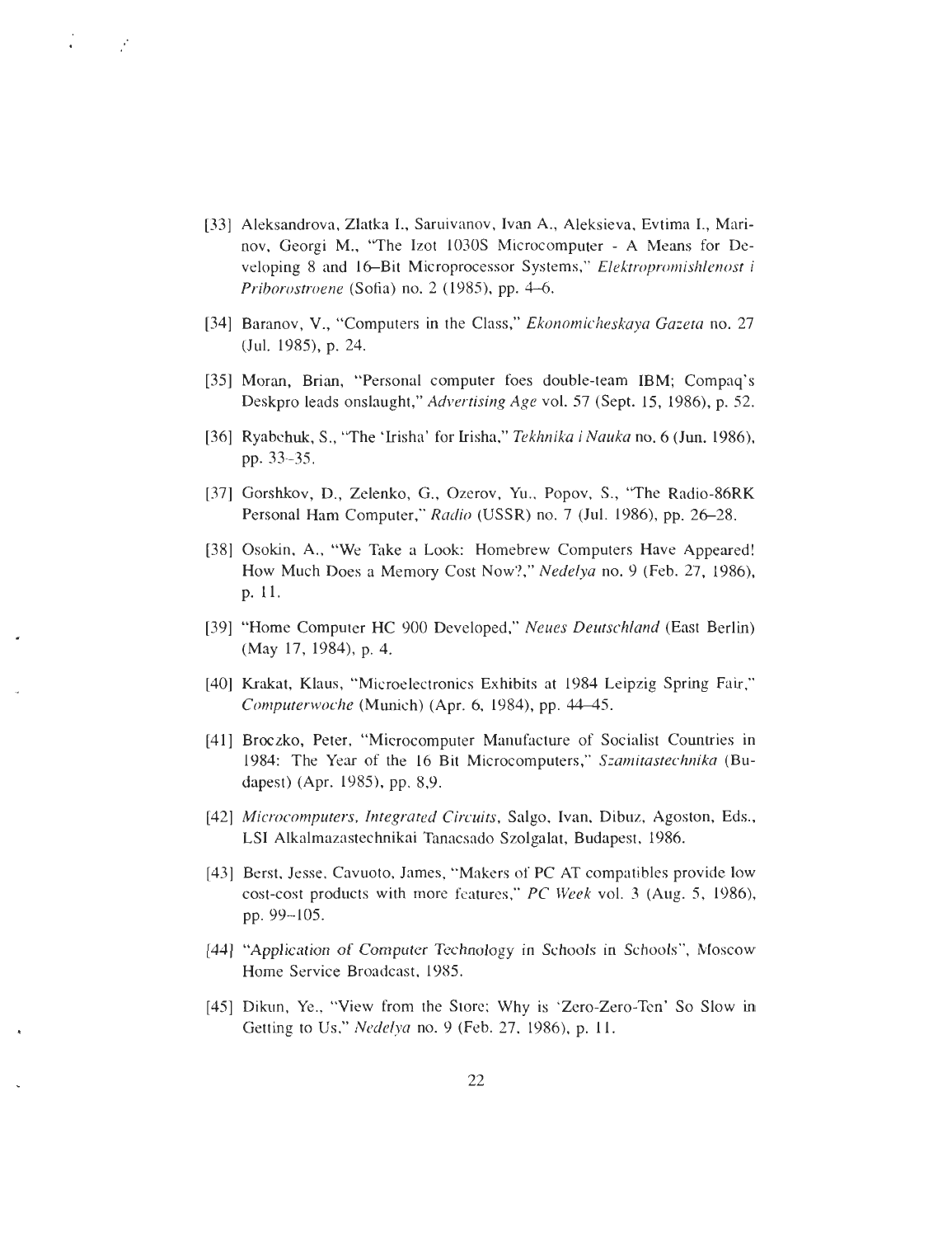[46] Apinis, Baldurs, "Educators View Scope, Prospects for Computer Literacy in Latvia," *Padomju Jaunatne (Riga) (Sept. 27, 1985), p . 2 .*

 $\sqrt{1-\frac{1}{2}}$ 

- [47] Hechinger, Fred M ., "Soviet Schools Begin a Computer Curriculum," *New York Times (Nov. 13, 1985).*
- [48] "We Should Elevate Computerization to Superproject Status," *Business Week* (Nov. 11, 1985), p. 102.
- [49] Naumov, B., "Personal Computers at the Starting Line," *Izvestiya* (Jul. 11, *1986).*
- [50] "Moscow First," Moscow Broadcast, 1100 GMT, Feb. 4, 1986.
- [51] Lepikhov, A., "Interbranch Interaction. Academician G. Marchuk Responds to the Questions of *Sotialisticheskaya Industriya and NTR: Problemy i Resheniya," NTR: Problemy i Resheniya no. 17 (Sept. 2-15, 1986),* pp. 4-5 .
- [52] Simpson, Christopher, "What Are the Soviets Doing in Silicon Valley?," *Computerworld (Feb. 9, 1981), pp. 1-8 .*
- [53] "Hi-Tech Trail to Moscow," 60 Minutes, CBS Television. Broadcast Oct. 2, 1983.
- [54] Schoone, Gus, "The Role of Technology Transfer in Soviet Computing", Draft Report, Nov., 1983.
- [55] Toth, Robert C., "Soviets Seen Making Dual Use of Pirated Computers, " *Los Angeles Times (Dec . 18, 1983), pp. 1,24,25.*
- [56] "Soviet Acquisition of Militarily Significant Western Technology : An Update," Unattributed U.S. Government Publication, Sept. 1985, 34 pages.
- [57] "ICL Eying Soviet Plant?," *Computerworld vol. XIX, no . 6 (Feb. 11 , 1985), p . 6.*
- [58] Mehta, Angeli, "ICL Talks Trade With Soviet Delegation," *Compute r Weekly (UK) (Feb. 7, 1985), p . 1 .*
- [59] Authors' notes, PERSCOMP '87 conference.
- [60] Gumbel, Peter, "Moscow Enigma. Soviet Plan to Let In Foreign Firms Proves Frustrating in Practice," Wall Street Journal vol. CXVII, no. 13 *(Jul. 17, 1987), pp . 1,11 .*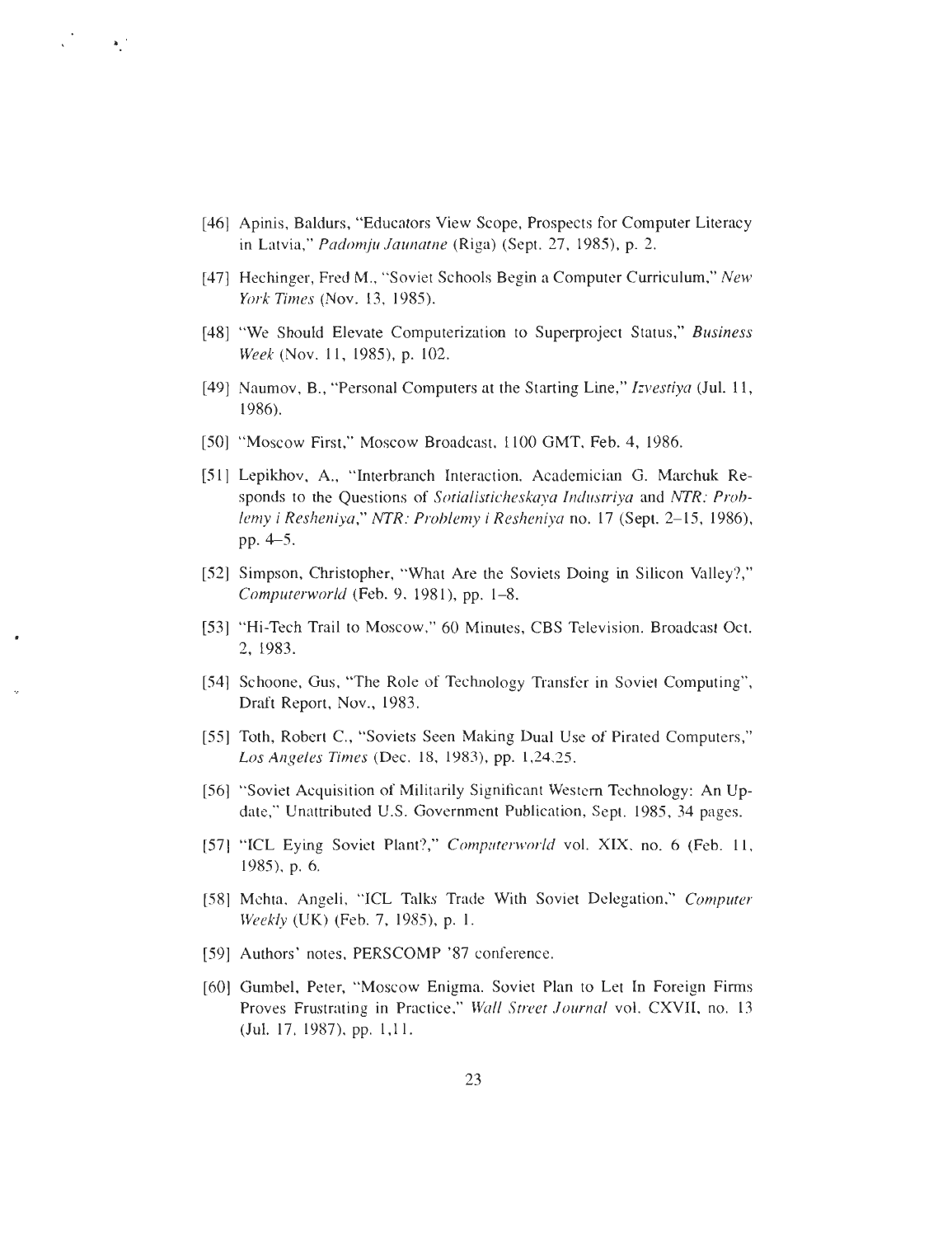- [61] Anders, George, Hudson, Richard L., "Computer Firms Rush to Sell the Soviet Union Low-Power Units After West Eases Restrictions," Wall Street *Journal (Jul . 19, 1985), p . 24.*
- [62] Bremner, Brian, "Red PC Boom? Nyet Yet!," *MIS Week vol. 6, no. 4 <sup>1</sup> (Oct. 16, 1985), p. 1 .*
- [63] Egoshima, Hiroshi, "Economic Cooperation with Soviet Union Discussed: Trade Expansion Anticipated, " *Nikkei Business (Tokyo) (Nov. 25, 1985) , pp. 148-152.*
- [64] "Soviets Want Computers for Defence, Paper Says," Arizona Daily Star *(Dec. 19, 1983), p. AS .*
- *[65] Allocation of Resources in the Soviet Union and China 1984 : Hearings Before the Subcommittee on International Trade, Finance, and Security Economics of the Joint Economic Committee, U .S. Congress, Part 10, Nov . 21, 1984 and Jan . 15, 1985 ., U.S . Government Printing Office, Washington, D.C., 1985.*
- *[66] Gaeta Mercantil (Jun. 15, 1987), p. 7.*

 $\hat{\mathcal{L}}$ 

- [67] "Private Import on the Hardware Market, " *Szamitastechnika-Computerworld no. 2 (Oct. 1986), p. 2.*
- [68] <sup>O</sup> *Estado de Sao Paulo (Brazil) (Apr. 19, 1985), p. 22.*
- [69] Holanda, Gladston, *Correio Braziliense (Apr. 13, 1985), p. 14.*
- [70] Copeland, Jeff B., Cullen, Robert B., "Easing the High-Tech Sales Ban," *Newsweek (Jan. 26, 1987), p. 28.*
- [71] Durr. Barbara, "USSR to Buy Peruvian PCs," *Journal of Commerce (Jan. 8, 1987).*
- [72] (Tokyo) AP Wire, *Soviets to Import Japanese Computers, Paper Says, Jun. 26, 1986.*
- [73] Tate, Paul, Hebditch, David, "Opening Moves, " *Datamation (Mar. 15 , 1987), pp. 43-56.*
- [74] Pollack, Andrew, "Apple to eliminate 600 of its dealers; price cutting is one factor," *New York Times vol.* 135 (Apr. 7, 1986), pp. 42,D3.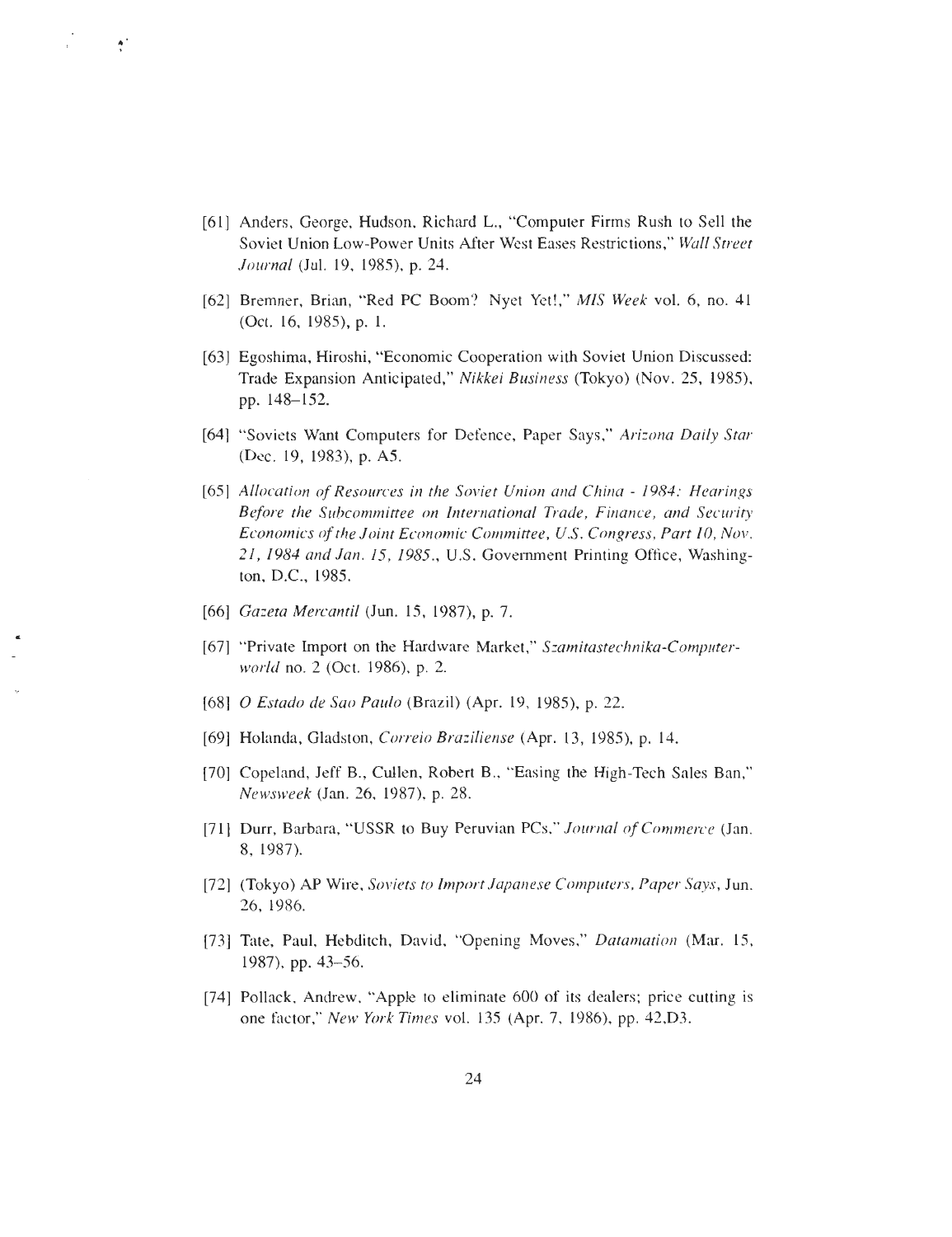[75] Diberder, Alain Le, Wasserman, Francis, "Communications Technologies in the USSR," *Futuribles (Paris) no . 82 (Nov . 1984), pp. 3–19 .*

 $\mathcal{F}$ 

- [76] "Make Means of Communication Reliable and Efficient," *Pravda (Sept. 26, 1985), p . 1 .*
- [77] Campbell, R. W., "Current Party Plans for Developing Telecommunications," Presentation at the IREX/USIA Conference on Communications and Control in the USSR, Washington, D.C., September 17, 1986.
- [78] Troitskiy, A., "In a Paper Merry-Go-Round. Use of Computers in Regional Communications Center is Still Far Away," *Leninskoye Znamya (Aug. 21 , 1985), p. 2.*
- [79] Nesterikhin, Yu., "Problems with Computer Technology and its Servicing, " *Trud (Jan. 28, 1984), p. 2.*
- [80] Nesterikhin, Yu ., "Computers : Possibilities and Problems," *Trud (Jan. 20, 1984), p. 2.*
- [81] Petrov, A., "The USSR Supreme Soviet Between Sessions: Communications Is A Key Service," *Izvestiya (Sept. 3, 1985), p. 2.*
- [82] "In the Presidium of the USSR Supreme Soviet," *Pravda (Sept. 1, 1985), p. 2.*
- [83] Zamura, Ye., "The Computer For Interior Decoration," Sovetskaya Mol*daviya (Oct. 5, 1984), p. 4.*
- [84] Ulok, Mrs. Andras, "Employment and Income," Szamitastechnika-Com-*Szamitastechnika-Computerworld . no. 4 (Dec. 10, 1986), p. 6*
- [85] Tompe, Zoltan, "Dispute: Small Hungarian Computer Engineering Or The Findings of a Survey," *Magyar Elektronika* (Budapest) no. 1 (1986), *pp. 82–85.*
- [86] Samathy, Tamas, "Software Balance; Primarily in Work for Hire," *Impulzus no . 4 (Feb. 21, 1987), p. 22.*
- [87] Kocsis, Kristof G., "Software Competiton, SZAMALK and the SZKI Weigh it Soberly: A Small Undertaking Does Not Pay; Extra Burdens on GMK Not Advantageous for Export, " *Magyar Hirlap (Budapest) (Ma y 4, 1985), p. 6.*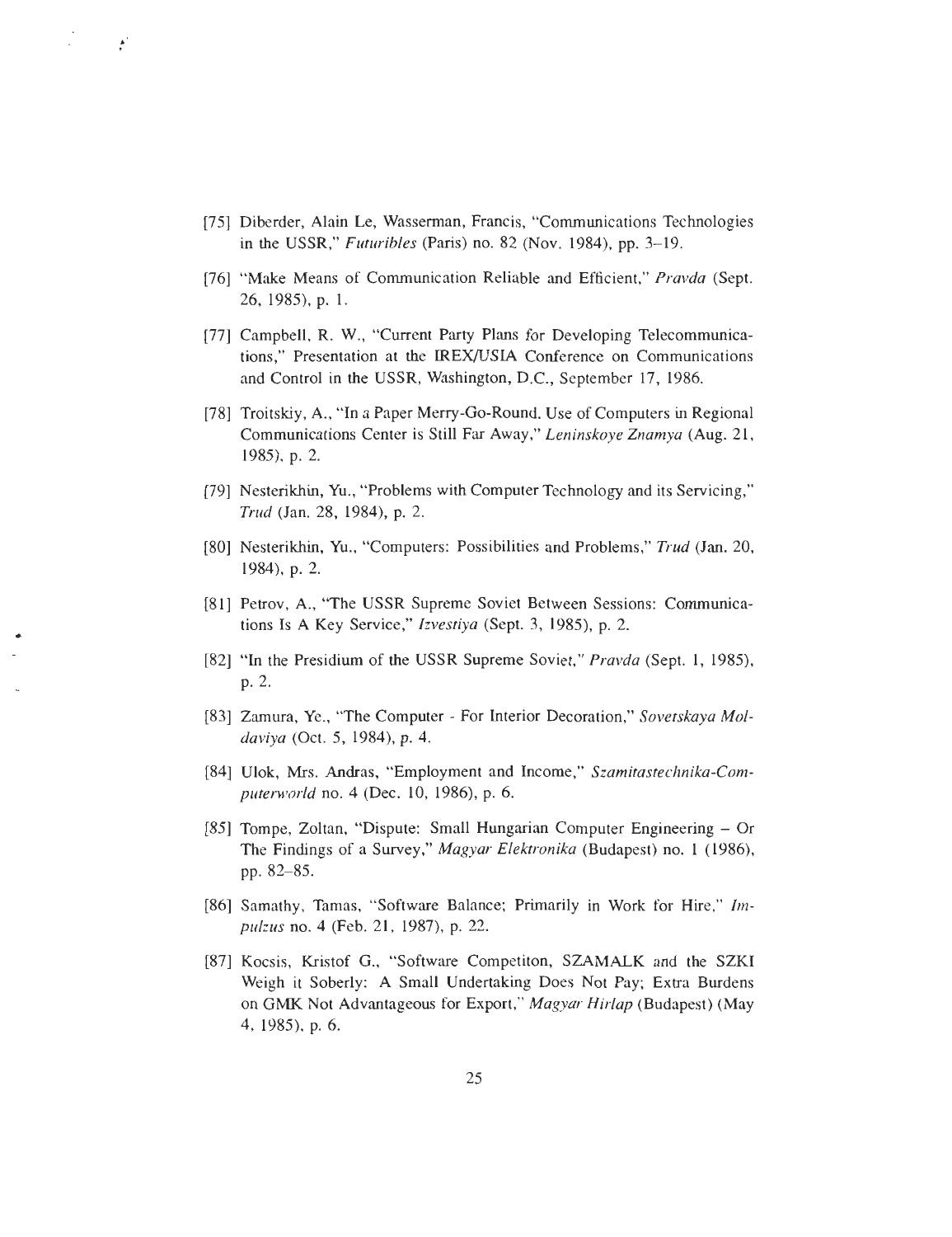- [88] Kovacs, Attila, "MXT, the New Microcomputer of Muszertechnika," Sza*imitastechnika* (Budapest) (Aug-Sept. 1985), p. 20.
- [89] "Successes and Traumas," *Figyelo (Budapest) no . 6 (Feb. 6, 1986), p. 6 .*
- [90] Kis, Janos, "A Hungarian Success–in the ' Apple Manner' ," *Impulzus no. 2 (Jan. 24, 1987), p. 7.*
- [91] Rostocki, Marek, "A Dream About "a Hard Zloty"," *Export-Import Polityka no. 3 (Feb. 1986), pp . 13,15.*
- [92] "Last Week : At Home," *Zycie Gospodarcze no. 17 (Apr. 27, 1986), p. 2.*
- [93] "Machine of the Year," *Time (Jan. 3, 1983), special .*

 $\lambda = 10^{-4}$ 

- [94] Lobanov, A., letter to the editor, *Krasnaya Zvezda* no. 161 (Jul. 11, 1986), *p. 2 .*
- [95] "The Second Literacy, " *Uchitelskaya Gazeta (Jan . 15, 1985), p. 1.*
- [96] Judy, R. W., Lommel, J. M., "The New Soviet Computer Literacy Campaign," *Educational Communications Technology Journal (Summer 1986) .*
- [97] "The Ministry and the Reform: Entering the Second Year," *Uchitelskaya Gazeta (Aug. 22, 1985), pp. 1–2.*
- [98] Yakovlev, A., "The Student and Computers, " *Sotsialisticheskaya Industriya (Feb. 19, 1986), p. 3.*
- [99] Yershov, A. P., "Algorithmic Language In the School Course Informatics and Computer Technology ," *Mikroprotsessornyye Sredstva i Sistemy no. 2 (1985), p. 48.*
- [100] Hechinger, Fred M., "U.S. and Soviet to Share Insights on Computers," *New York Times (Dec. 10, 1985).*
- [101] Tsyganov, A., *Sovetskaya Moldaviya no. 204 (Sept. 3, 1985), p. 4.*
- [102] Komrakov, Anatoli, "Hello Kids! I'm Your School Computer," *Soviet Life (Washington) no. 9 (Sept. 1986), pp. 21–23 .*
- [103] Yershov, A. P., "Man and the Computer," *Izvestiya* (Feb. 3, 1984), p. 2.
- [104] Smolyuk, A., "Universal Computer Education, " *Sovetskaya Latvia (Riga) (Jun. 18, 1985), p. 2 .*